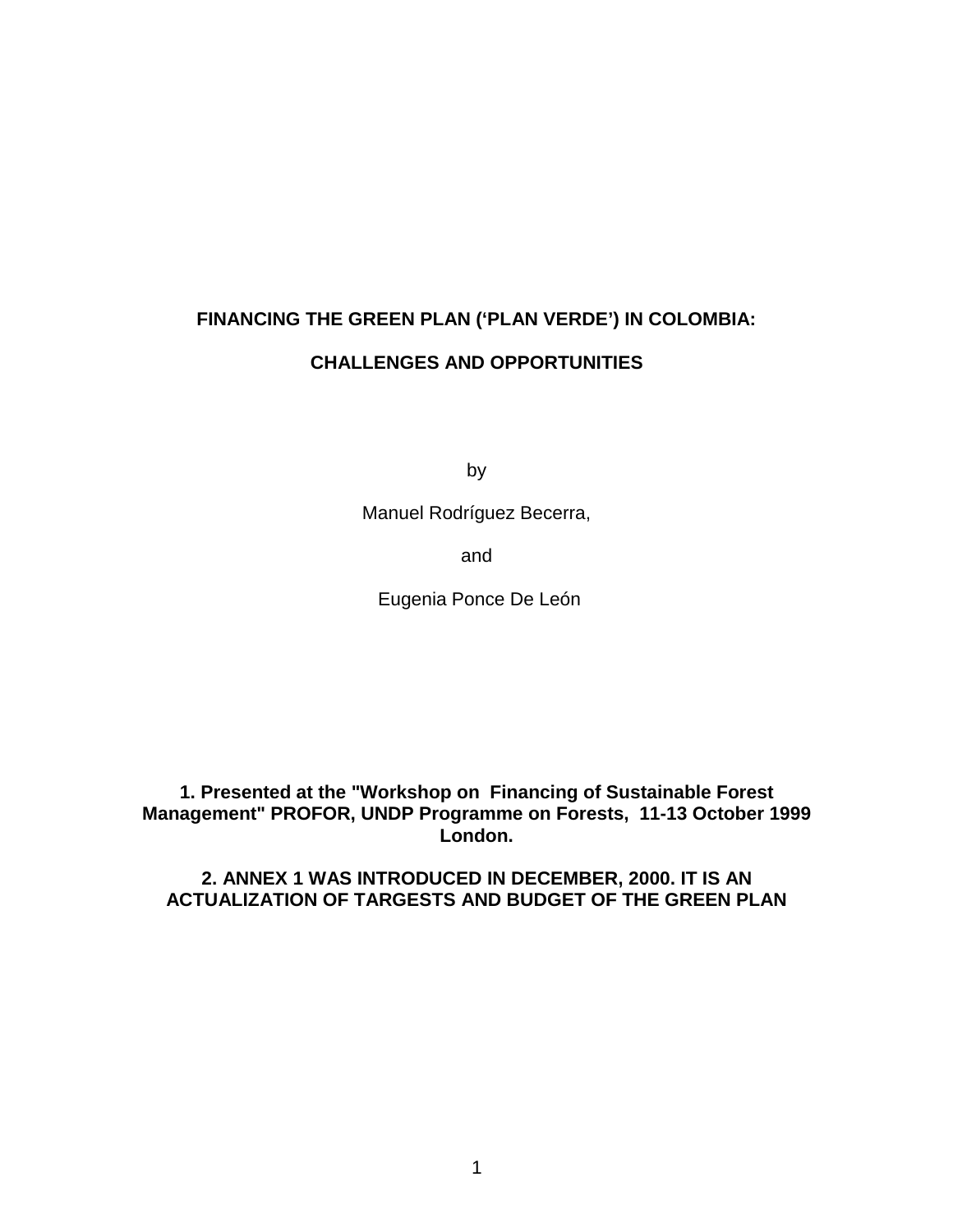| 1                                                                                            | 3        |
|----------------------------------------------------------------------------------------------|----------|
| 1.1                                                                                          |          |
| 1.2                                                                                          |          |
| 1.3                                                                                          |          |
| $\overline{2}$                                                                               |          |
| Economic instruments and new financial resources ________________________________ 6<br>3     |          |
| Substantial resources for environmental protection out from<br>3.1<br>economic instruments   | 6        |
| 3.2 <sub>2</sub>                                                                             |          |
| 4                                                                                            |          |
| 4.1                                                                                          |          |
| National Development Plans (1994-1998 and 1998-2002) and Forest<br>4.2                       |          |
|                                                                                              | 11       |
| Main goals and features of the 'plan verde' action programme. ______ 12<br>5                 |          |
| 5.1                                                                                          |          |
| 5.2                                                                                          |          |
| 5.3                                                                                          |          |
| 5.4                                                                                          |          |
| 5.5                                                                                          |          |
| 5.6                                                                                          |          |
| 6                                                                                            | 16       |
| 6.1                                                                                          |          |
| 6.2                                                                                          |          |
| Joint Financing Strategy Involving Three or More Entities.______________________ 18<br>6.2.1 |          |
| 6.2.2<br>6.2.3                                                                               | 19<br>19 |
| $\mathbf{7}$                                                                                 | 20       |
| 7.1                                                                                          | 20       |
| 7.2                                                                                          | 20       |
| 7.3                                                                                          | 21       |
| 7.4                                                                                          | 21       |
| 8                                                                                            | 22       |
|                                                                                              | 26       |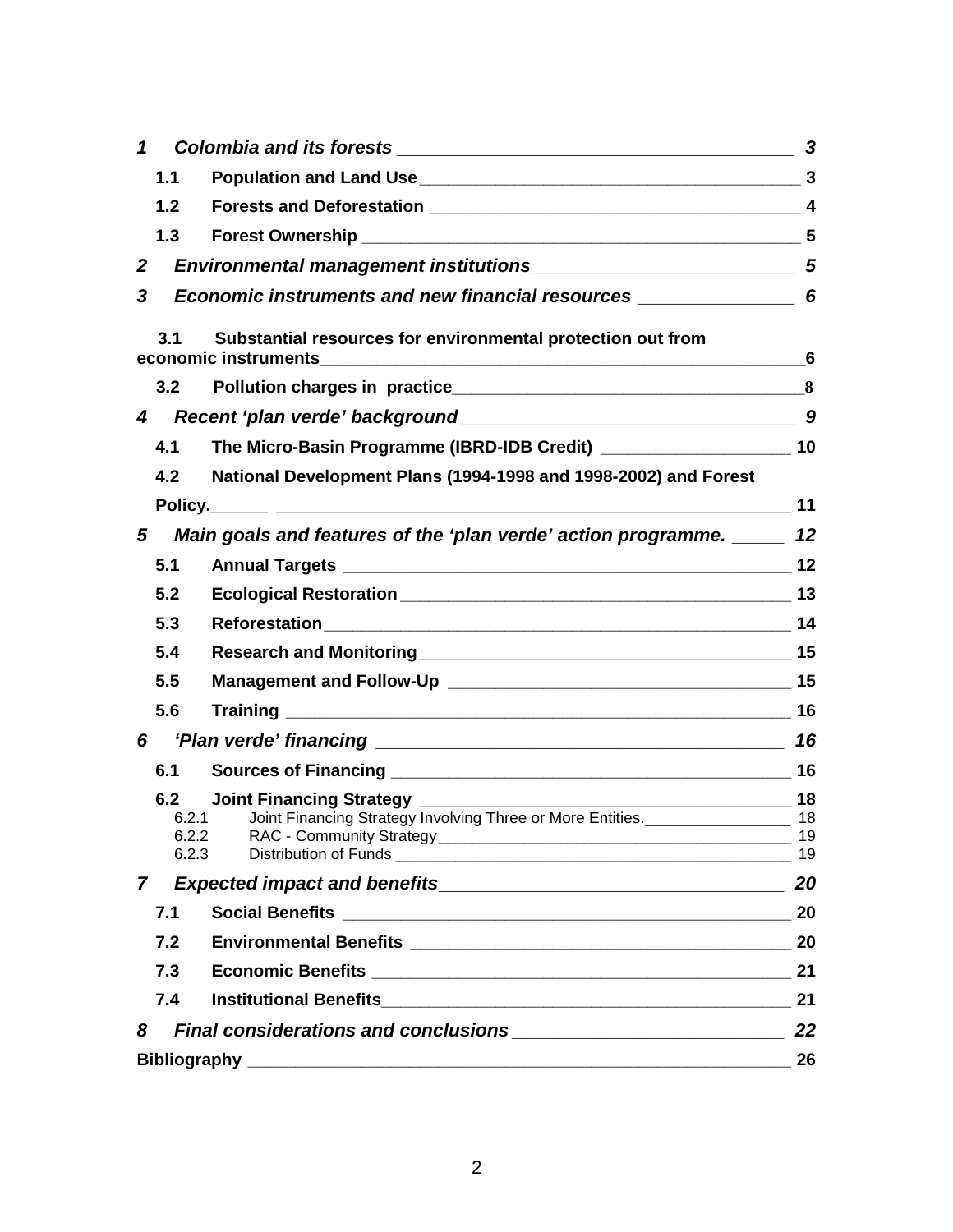# **Financing the green plan ('plan verde') in Colombia: challenges and opportunities**

#### **Manuel Rodríguez Becerra, Eugenia Ponce de León**

#### **Colombia and its forests**

Colombia covers an area of 1,141,748 km<sup>2</sup>, and has close on 900,000 km<sup>2</sup> of land bordering the Caribbean and the Pacific Ocean.

Its geographical position in the north west corner of South America along the earth's inter-tropical strip and with a coastline on two seas, coupled to the nearby presence of the Andean range which crosses the country from south to north and from south to north east, mean that Colombia is a country which can boast an abundant supply of renewable natural resources. In fact, 10% of the world's biodiversity is to be found in an area equivalent to 0.7% of its land mass (Von Humboldt Institute, 1998). Colombia occupies third place, after Brazil and Indonesia, in the list of the world's twelve richest countries in biodiversity and combined endemisms (Mittermeier, 1997). Colombia has a mean annual rainfall of 3,000mm., and this produces a specific surface runoff flow of 58.0 l/s/km<sup>2</sup>, a figure which is three times higher than the South American average and six times greater than the world-wide water supply figure. This abundant water supply is not homogeneously distributed around the different regions, however (García, 1997).

#### **1.1 Population and Land Use**

The population of Colombia has increased nine times during the present century, from 4,355,000 inhabitants in 1905 to 37,422,000 in 1996 (DANE, 1996). It is estimated that the population will reach 40,000,000 in 1999 and that this figure will have risen to 54,600,000 in 2025 and 59,000,000 in the year 2040 (MMA, IDEAM, DNP, 1995). As with most Latin American countries, Colombia has undergone a rapid urban development process over the last fifty years. Whereas 37% of the population lived in urban areas in 1951, this figure had risen to 60% by 1975 and 70% by 1993. It is estimated that no less than 74% of the population will live in urban areas by the year 2000; in other words, in the 1,068 towns and cities there are in the country.

As far as land use for human activities is concerned, 26% of the country's surface is considered to be used intensively, 15% partially, and 59% slightly or not at all. The former is to be found basically in the Andean region, in inter-montane valleys and along the Caribbean coast, where most of the country's population live. The second group consists mainly of fragmented agricultural ecosystems and the eastern plains, where the principal activity is extensive cattle raising. The final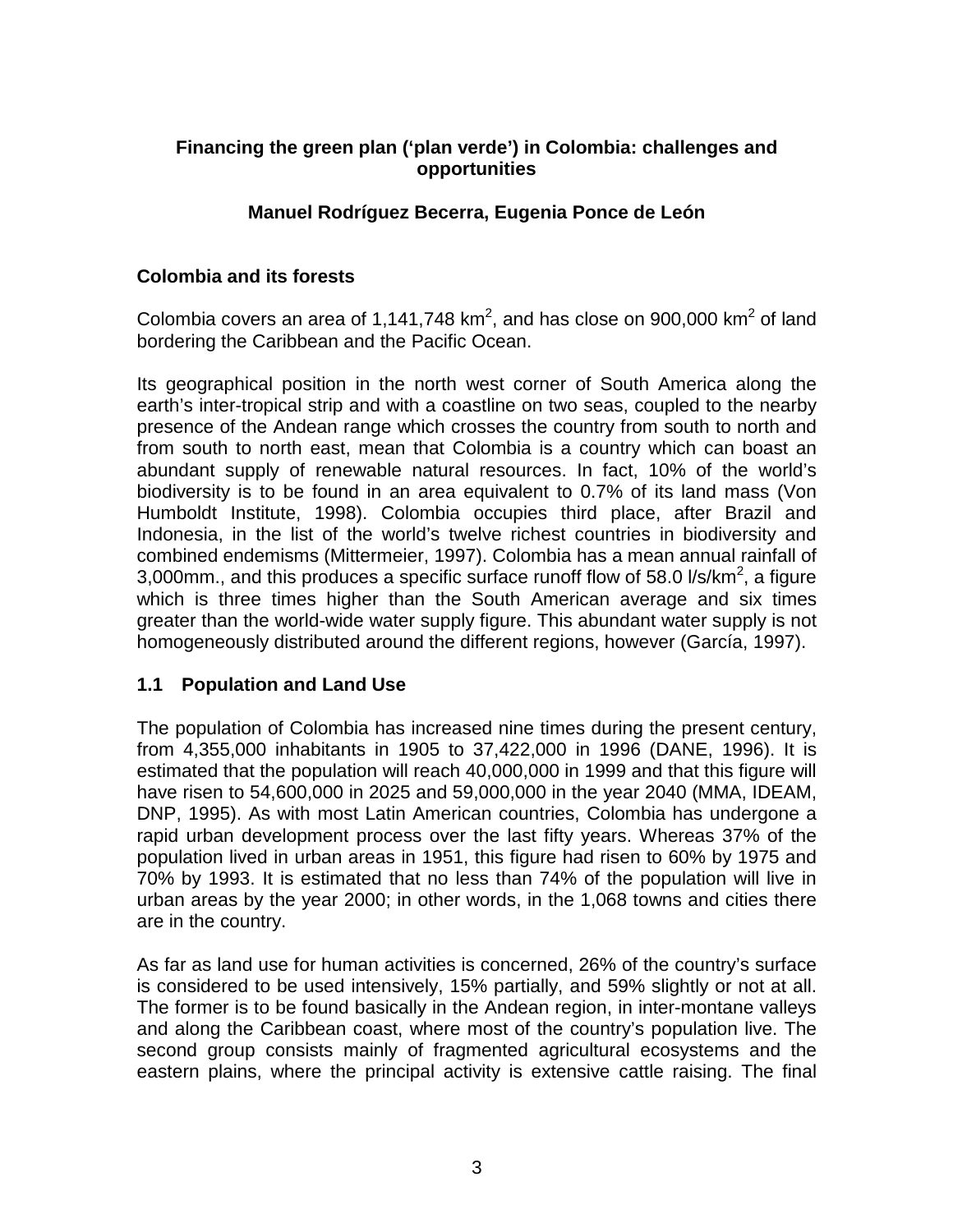group is made up predominantly of Amazonia, certain parts of the Pacific region, areas where access is difficult - such as the Darien Gap - and other areas where slopes are steep and rugged.

#### **1.2 Forests and Deforestation**

Approximately half the country is covered by woodland, some 50,000,000 hectares.

The higher levels of human intervention in the Andean and Caribbean regions have resulted in only a very low proportion of the natural forests that once existed there being preserved: the figures are 30% and 10%, respectively. This is in marked contrast to the forests of Amazonia and the Pacific, where approximately 65% and 75%, respectively, have been preserved. The position is particularly complex in the case of Andean forests, since recent research has shown that this is the part of the country which is the richest of all in terms of biodiversity, a clear indication of the extent of the threat to species and ecosystems (Von Humboldt Institute, 1998).

A major controversy is currently raging about deforestation statistics in Colombia over the last twenty years, and also about the extent of woodland cover and the make-up of this. During the sixties and seventies, the deforestation rate rose to 600,000 hectares a year (INDERENA, 1974). A rate of some 820,000 hectares per year was given in 1980, while the figure for 1989 was 650,000 hectares a year (Myers, 1989). FAO has placed the current deforestation figure at 262,000 hectares per year (FAO, 1997). The National Institute for Environmental Studies (IDEAM) has stated that there is no negative variation in the vegetation cover, but rather, quite the contrary, that there is a positive variation because much secondary forest has been recovered, notably in Amazonia. The institute quantified changes in vegetation cover between 1986 and 1996 on the basis of an interpretation and comparison of satellite pictures. From these maps, "it has been calculated that during the decade analysed, the country lost approximately 145,000 hectares of forest and recovered about 3,445,000 hectares in secondary woodland cover. It therefore recorded a net gain in woodland cover of 3,300,000 hectares in ten years, some 330,000 hectares per year" (Sánchez, J., p. 295,  $1998$ <sup>1</sup>. It also states that large-scale deforestation seems not to be taking place as it did in the sixties, seventies and eighties. Deforestation appears to be going on within the agricultural frontier.

 $\frac{1}{1}$  The authors make it clear that their comparisons relate to "large areas, based on satellite pictures, analysed on the large scale of 1:500,000", and that these figures should be viewed cautiously, not only because of the degree of resolution at which the work was done but also because of the lack of any intensive verification work in the field. They also stress that the maps, idem pages295-299.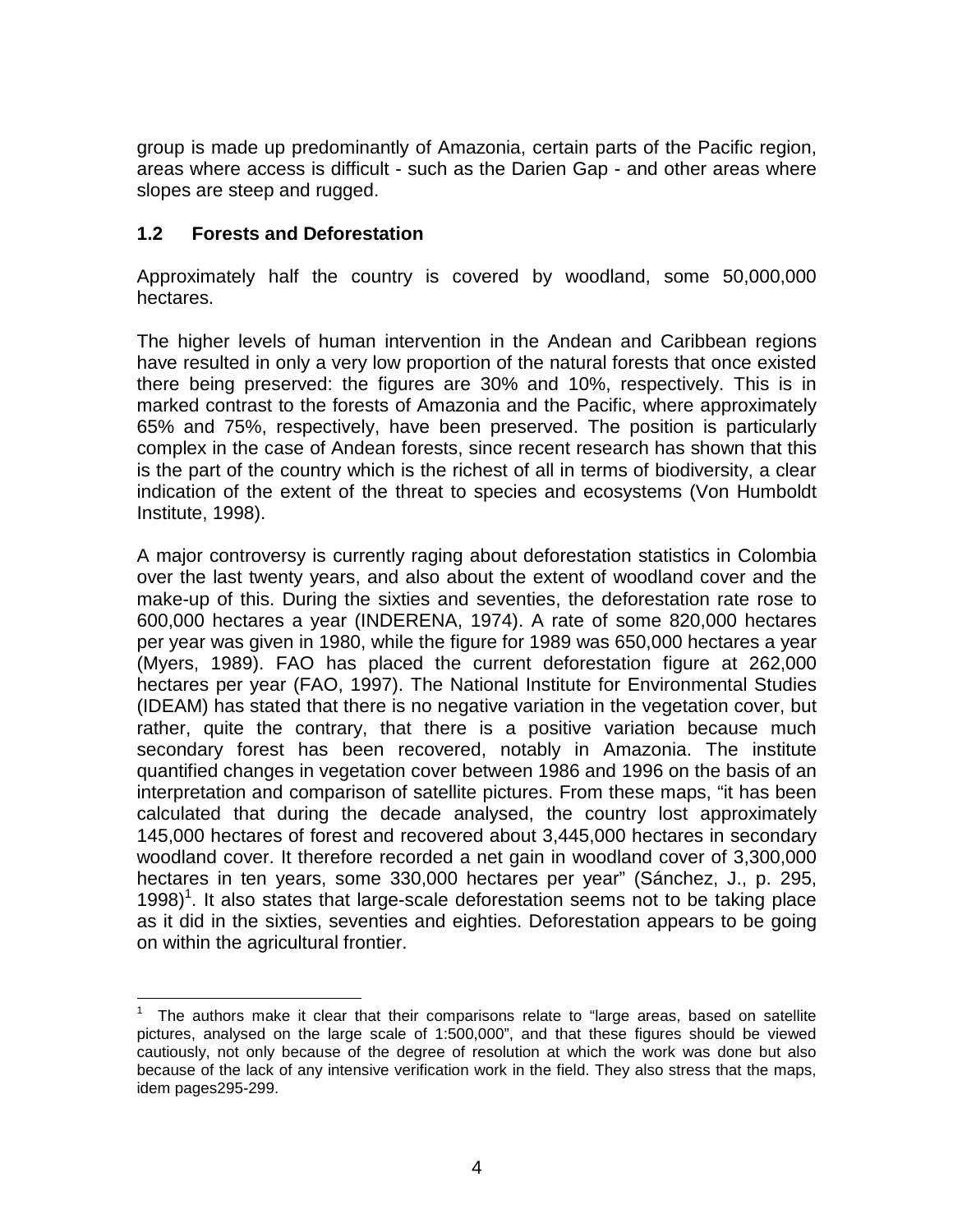Forests planted for commercial purposes amount to only 300,000 hectares. Timber exploitation is carried out to a large extent in natural forests throughout the country. Some 90,000 hectares were exploited during 1995 and 1996. This forestry activity is not sufficient to meet domestic demand, and the country is accordingly a net importer of timber (Sánchez, J., 1998).

## **1.3 Forest Ownership**

Much of the land where the greatest environmental supply levels in the country are to be found, equivalent to 37% of the surface area, comes under three different landholding systems. National natural parks cover an area of 9,195,000 hectares, indigenous reserves 30,000,000 hectares, and collective property belonging to negro communities a further 1,300,000 hectares. 80% of the total indigenous reserve area is to be found in Amazonia. Collective lands belonging to negro communities are situated in woodland Pacific regions, and the total area covered by these will rise to approximately 3,000,000 hectares once work has been completed on giving them title of ownership. The total number of people living in the indigenous reserves is 330,000, while the figure for the collective negro community lands so far created is 66,000 (Home Office, 1998; INCORA, 1999).

#### **Environmental management institutions**

Environmental management institutions have undergone a drastic change as a result of the reform process which got under way at the beginning of the present decade.

The legal framework for environmental management in Colombia is set out in the National Constitution (1991), the Natural Resources Code (1974), Law 99 of 1993, and certain sections of the Health Code. Sundry laws, Presidential decrees and Ministry of the Environment Resolutions in turn expand on this main legislation. The Constitution contains seventy nine articles on environmental matters, a fact which led the Constitutional Court to refer to it as the "Ecological Constitution".

The present public environmental management system was set up in 1993, but the main precedents to it go back to the fifties. At the heart of the system are the Ministry of the Environment, thirty four regional autonomous corporations, four special environmental bodies located in the four largest cities in the country, and five research institutes. Regional entities (the towns and departments) should, in turn, perform a number of duties in connection with environmental matters, as established in the constitution and the law.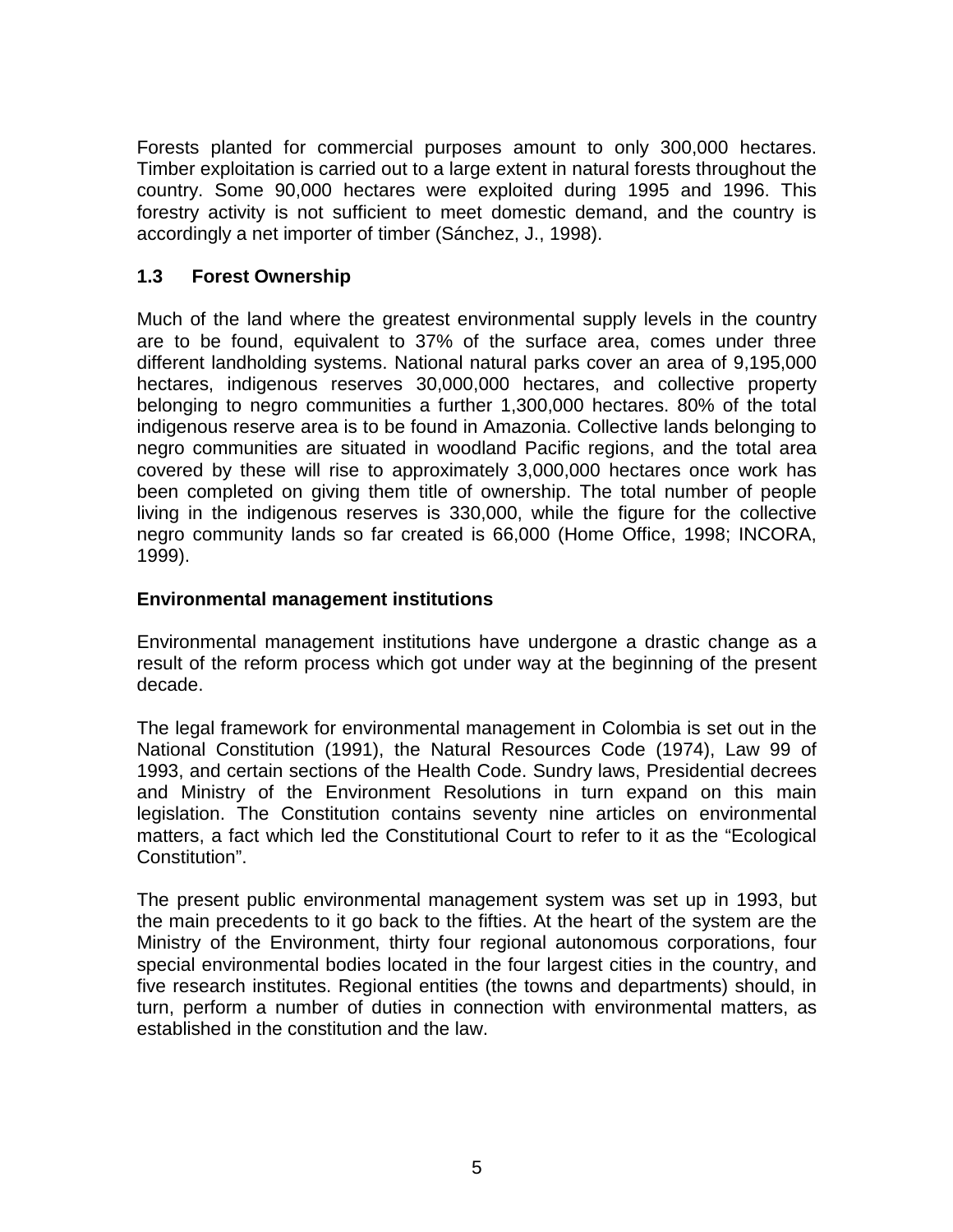The Ministry of the Environment is the guiding body as far as environmental management at national level is concerned, and as such it has the job of coordinating the National Environmental System (NES), which consists of all the regulations, resources, state entities and private-sector, community and nongovernment organisations which have responsibilities in this area. The law grants the regional autonomous corporations a decisive role as basic organisations in the National Environmental System, and gives them prime responsibility for executing Colombian environmental policy.

The Ministry of the Environment is responsible for natural forest policy, and the regional corporations have the job of executing this. Meanwhile, the Ministry of Agriculture is responsible for promoting the exploitation of, and for exploitation policy with respect to, forests which are planted specifically for commercial purposes (Rodríguez, 1997).

#### **Economic instruments and new financial resources**

Colombia has had a successful tradition on implementing economic instruments for environmental management oriented towards getting financial compensations from major economic activities that are used on environmental protection. More recently, Colombian environmental authorities are implementing new economic instruments to abate pollution that are showing positive and promising results.

#### **3.1 Substantial resources for environmental protection out from economic instruments**

Between the time Law 99 of 1993 was approved and 1998, public investment in the environment tripled in real terms, as a result of the new sources of environmental management funds envisaged in that law coming on line. The total investment in 1998 was USD362,000,000 (DNP, 1999)<sup>2</sup>.

There was also a substantial change over the same period in the make-up of the sources of economic funding for public investment in the environment, with there being a drop in central government funds (national budget) and an increase in the funds of the regional corporations themselves, and the National Royalties Fund also became a key contributor to the system. The share the different sources represented in the total public investment for 1998 was as follows: national budget 18%, regional corporations' revenue 62%, National Royalties Fund 15%, and international technical cooperation 5% (DNP, 1999).

 <sup>2</sup> In 1998 USD.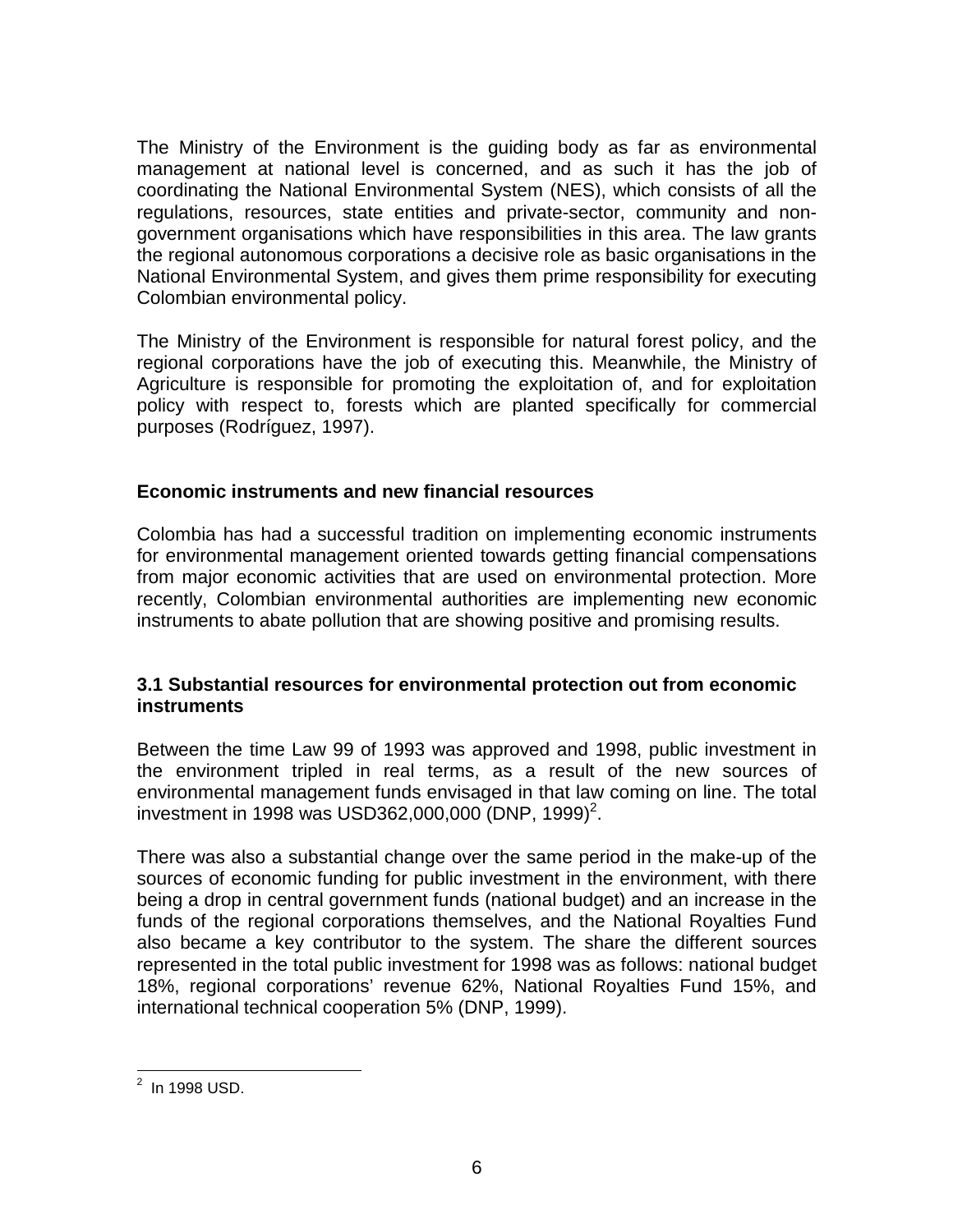The high percentage share represented by corporation's revenue is due mainly to the provisions established in Law 99-1993, which favours decentralisation of environmental management and seeks to give greater autonomy and stability to NES environmental authorities, especially those of a regional nature. The main sources of financing for the regional corporations are local, and this commits the regions to meeting present and future environmental funding demands and to taking a greater interest in seeing that funds are used well. These regional sources are many and varied: property taxes; electricity sector contributions; retributive, usage and compensatory rates; a percentage of the stamp tax on automobiles; fees for licences, concessions and transportation permits; and a percentage of the product of indemnities and fines for environmental damage (**see Table 1**).

However, 80% of the regional autonomous corporations' (RACs) own funds currently comes from two sources: property tax and transfers by the electricity sector, which is predominantly in private hands. Because of their origin, these two sources tend to be concentrated mainly in the richest parts of the country, and this results in an imbalance between these and the poorer areas in terms of funds available for environmental management. An attempt has been made to correct this problem by means of a compensation mechanism which directs 20% of income from the electricity sector into a general fund, from where it is redistributed amongst those corporations which do not benefit from this source. An attempt is also currently being made to favour the poorer regions through the National Royalties Fund (Galán, 1998; Sandoval, 1998; Rodríguez et al., 1996).

It should be pointed out that these two sources have a long history. In 1954 a percentage on property tax was established as a source for financing environmental protection in the Cauca Valley Autonomous Corporation (the environmental authority in a Colombia "departamento"). This instrument was adopted by other regional authorities, but in 1993 (when the new Ministry of the environment was established) it only covered 25% of the country. In 1981, other autonomous regional corporation (in the east of Antioquia Department) established a financial transfer from the electric sector (estimated as a percentage of gross electricity sells) mainly oriented to protect the watersheds associated with hydro-power generation. This system was as well adopted by other autonomous corporations but, as in the case of property tax, it only covered a minor portion of environmental regional authorities (However the hydro-power plants located in other areas had a responsibility for protecting watersheds) .

The National Royalties Fund established in the 1991 Political Constitution earns an economic compensation by way of royalty for permitting non-renewable natural resources to be exploited, and these sums are allocated to regional entities (departments and towns). Approximately 30% of its funds are allocated to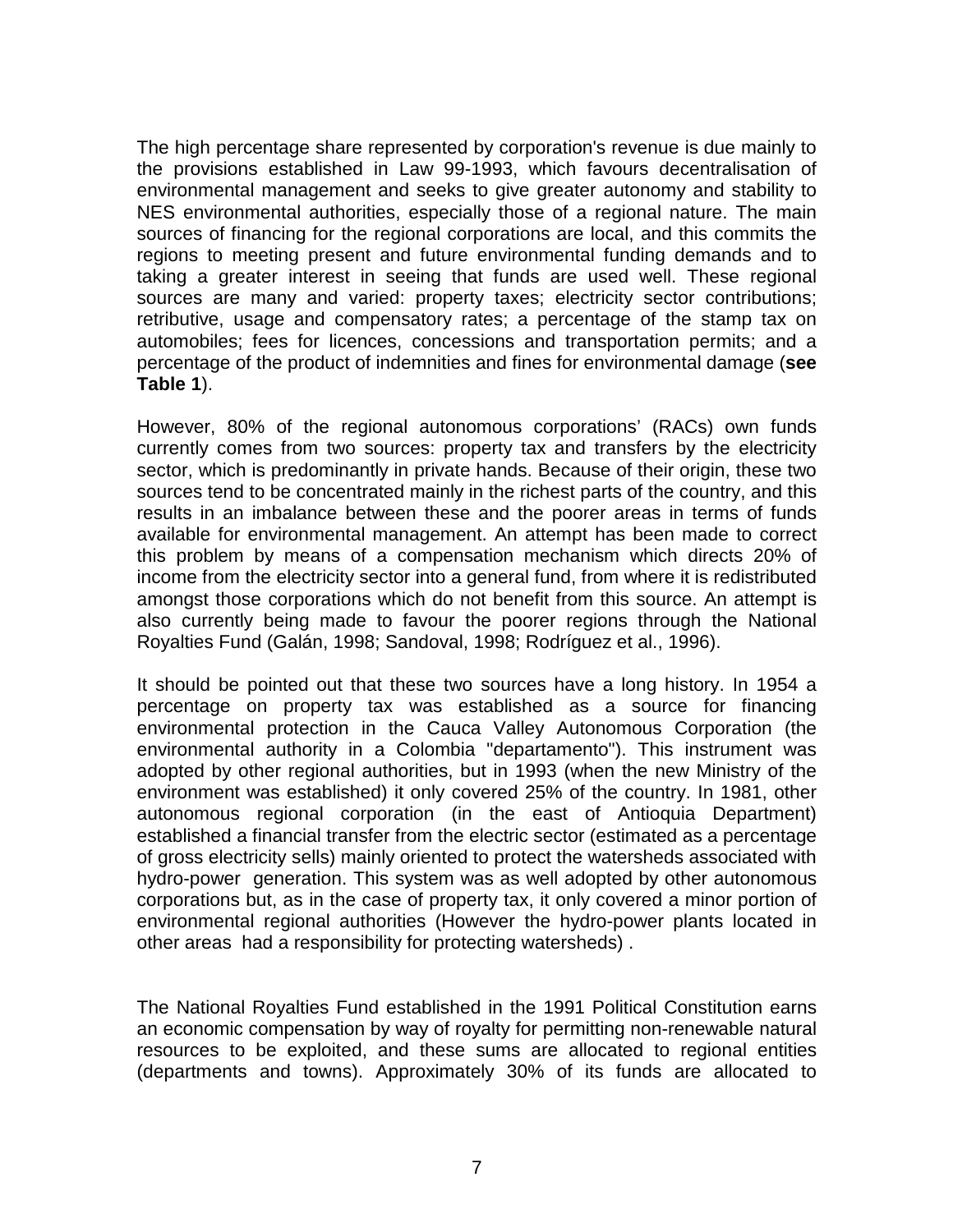environmental management activities, which are to be executed by the said regional entities (departments and towns) through projects which they submit to the Fund.

Income from the percentage, electricity sector transfers, property tax and the National Royalties Fund (NRF) are devoted to environmental investment projects because according to the Law only a small proportion could be allocated to functioning - salary payments, office spending etc. These three sources are not subject to the ups and downs of the economy and the whims of politicians, since the latter two have their origin in the Constitution while the first was established by Law of the Republic. They were provisions which were established with a view to setting the environmental sector up on a sound footing as far as its funding was concerned and preventing this funding from being dependent upon the priorities of the government of the day or any particular economic situation. The value of these provisions has been amply shown in the current economic crisis in the country, where there is a fiscal deficit which has resulted in the government having to make drastic cuts in the budgets of various sectors, yet this has not affected the funds in question. Of course, the possibility always exists that this "shielding" of environmental sector revenue will be dismantled by means of an amendment to the Constitution (as with the NRF and the property tax percentage) or to the law (electricity sector transfers), which are channels that are somewhat complex.

#### **3.2 Pollution charges in practice**

Among the economic instruments oriented to abate pollution, trying to modify major actors behaviour, the new system of pollution charges (called retributive charges) has been singled out as a successful and promising practice (World Bank, 2000). This new system is based on the Baumol-Oates principles, and in its first stage is oriented to reduce industry's organic emissions and TSS discharges to Colombia watersheds. Seven regions, those with the greatest economic activity and pollution, are now involved in implementing the charge system. The pioneer region in establishing the programme, the industrialised east Antioquia ("el corredor industrial del oriente antioqueño") shows very encouraging results (MMA, 1997).

#### *Table 1*

#### **ENVIRONMENTAL SECTOR REVENUE**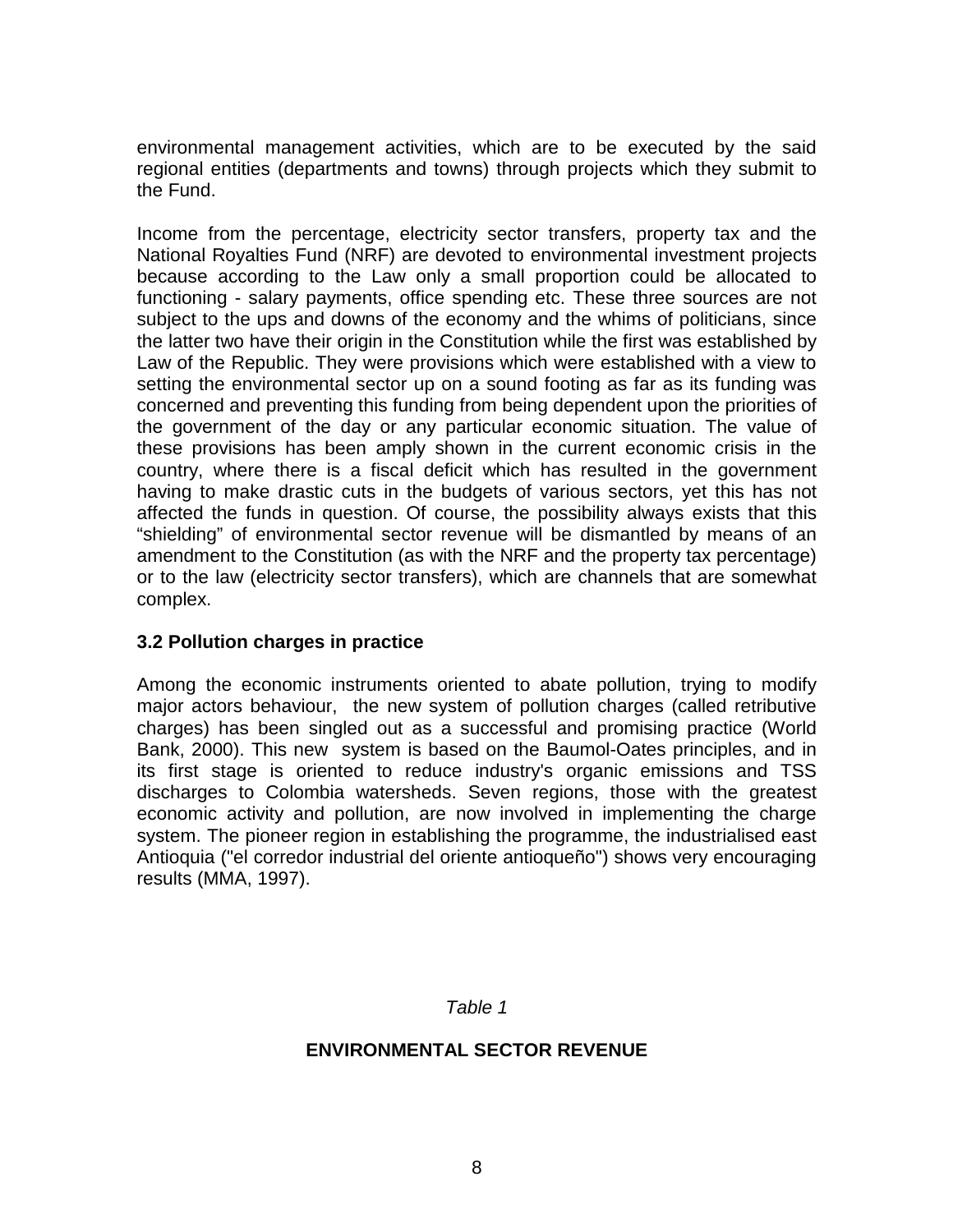**- Property Tax.** A percentage (between 15% and 25.6%) of the total property tax collected in towns is allocated to the Regional Autonomous Corporations (**RACs**) .

**- Electricity Sector Transfers.** Companies which generate hydroelectric power and have an installed capacity of more than10,000 kilowatts transfer 6% of gross electricity sales - 3% to the RACs and 3% to the towns where the hydrographic basins and the reservoir are situated. RAC funds should be allocated to protecting basins, while town funds should be used for improving the environment. In the case of thermo-electric plants, the sum transferred is 4%, which is distributed as follows: 2.5% for the RAC and 1.5% for the towns where the generating plant is situated.

**- National Royalties Fund (NRF).** Approximately one third of royalties from the exploitation of hydrocarbons, coal and other mineral resources is allocated to the NRF. This in turn allocates one third of its funds to financing environmental protection projects that are carried out by regional entities (towns and departments) under RAC supervision.

**- Charges Deriving from the 'Polluter Pays' Principle.** (i) Pollution and compensatory charges allocated to the RACs and the towns. (ii) Water usage and forest exploitation charges, allocated to the RACs.

**- Percentage of Stamp Tax on Motor Vehicles.** Towns should transfer up to 10% of sums collected for this tax to the RACs.

- **Percentage of Investment in Water-Related Projects.** 1% of the investment in every project which involves using water from natural sources should be allocated by the party executing the project to protecting the respective hydrographic basin, in the form of projects which are supervised by the RACs.

**- Percentage of Regional Entity Budgets.** Towns and departments should allocate 1% of their budgets for ten years from 1993 to purchasing land for protecting the hydrographic basins which stock town water supply systems.

**- Indemnities, Fines and Penalties.** 50% of the product of indemnities imposed in furtherance of actions by the people are allocated to the National Environmental Fund, and the remaining 50% to the RACs. 50% of the value of fines imposed by regional entities by way of penalties for breaking environmental rules or regulations are allocated to the RACs, and the remaining 50% to the regional entity which imposed the fine. **National Environmental Fund.** This is a financial mechanism that is administered by the Ministry of the Environment and which supports the execution of environmental policy by financing both NES public entity and NGO projects. The sources of its funding include the following: external loans, administration of the Parks System, external debt exchange for environmental activities or projects, 50% of indemnities imposed and collected under Article 88 of the National Constitution with respect to damage caused to the environment, donations or funds received under any title from national or foreign individuals or legal persons, and items assigned under the national budget; also returns obtained on credits granted or on liquidity surpluses. The NEF includes the Amazon, Pro-Sierra Nevada de Santa Marta, and National Parks sub-accounts.

Source: Rodríguez, Uribe, Carrizosa, 1996.

#### **Recent 'plan verde' background**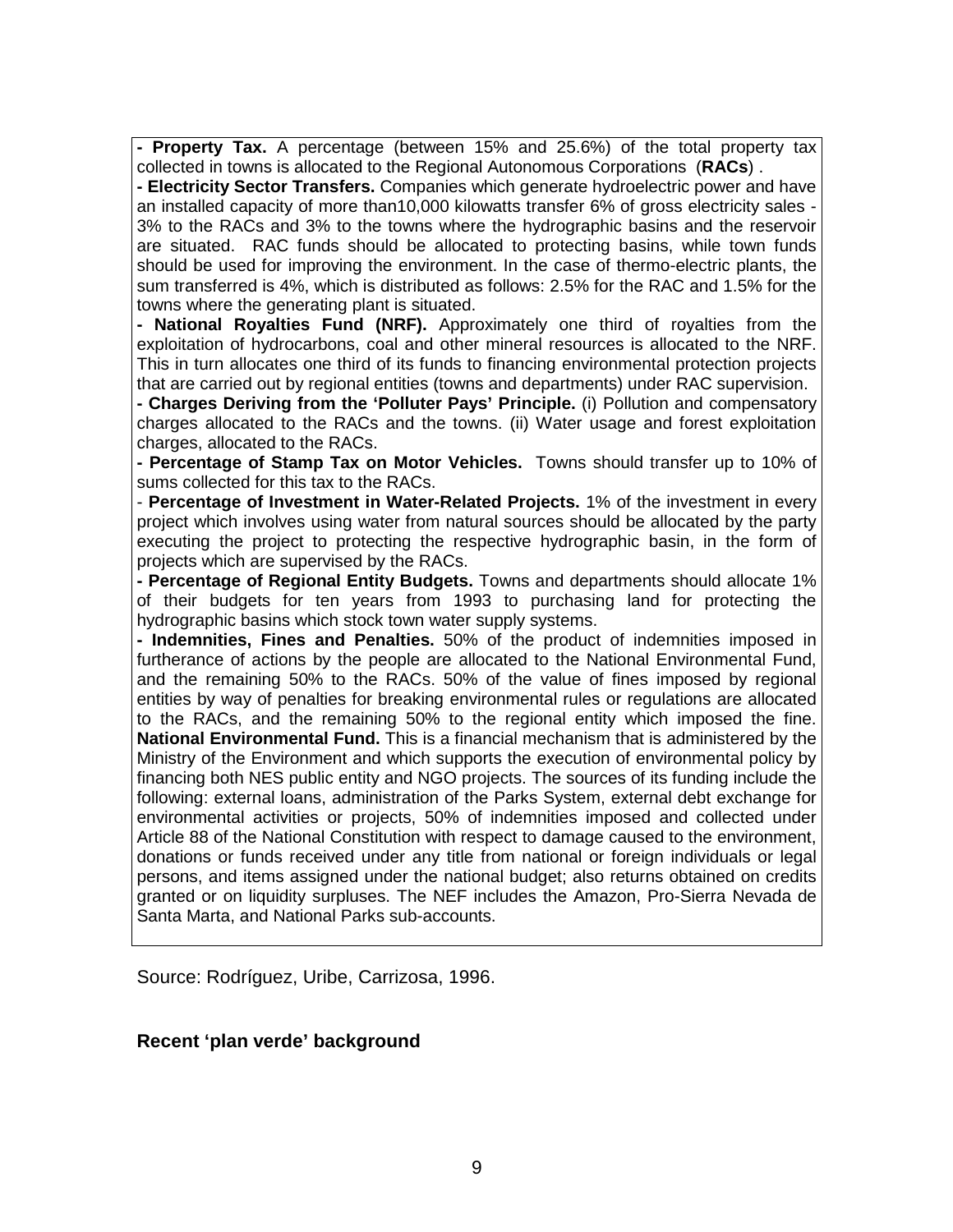Colombia has no tradition in the carrying out of reforestation activities. Several factors have contributed to this absence of a "reforestation culture" in the country. The most important of these is the fact that the timber sector has found it more profitable to obtain permits and concessions for exploiting natural forests than to develop forest plantations. Another factor that has had a bearing is the high rate of illegal exploitation of natural forests where, since there are no controls or obligations and no felling rates have to be paid, these illicit activities are much more attractive and lucrative than developing plantations. Nor has commercial reforestation been adequately promoted and encouraged in the country, and the organisations that are responsible for forest administration have failed to allocate sufficient funds to protective reforestation.

Realising this, the environmental authorities have gradually been promoting a number of actions in recent years that seek to reverse the trends towards deforestation and increase reforestation figures in the country.

#### **4.1 The Micro-Basin Programme (IBRD-IDB Credit)**

Using funds from two multilateral bank credits (World Bank and the Inter-American Development Bank), the micro-basin programme got under way in Colombia in 1994; this seeks to protect and restore hydrographic basins through actions aimed at ordering and managing these ecosystems, with active community involvement. This programme is part of the process for reinforcing environmental activities that is established in the 1990-1994 Development Plan, which included amongst other measures the setting up of the Ministry of the Environment and the allocation of further funds to environmental activities.

The programme is now in the final execution phase, and seeks to encourage the sustainable use of forest resources, the soil and water resources so that the communities that live in the basins can benefit, and to restore critical areas that are either already damaged or in the process of becoming so. Micro-basin restoration management practices can be put into seven basic groups, namely: the establishment of protective-productive forests; the restoration of areas through bio-mechanical works; reforestation for dendro-energy purposes; reforestation using *Guadua angustifolia* and other types of bamboo; replanting along water courses; promoting agricultural forestry systems; and promoting woodland pasture systems.

One of the programme's most significant achievements has been an investment of approximately USD30,000,000 in 341 micro-basins around the country between late 1994 and 31<sup>st</sup> December 1998. This investment has included the setting up and maintenance of 41,500 hectares of vegetation cover and the execution of biomechanical works which have directly benefited more than 50,000 hectares, and the technical assistance and community promotion work needed for executing the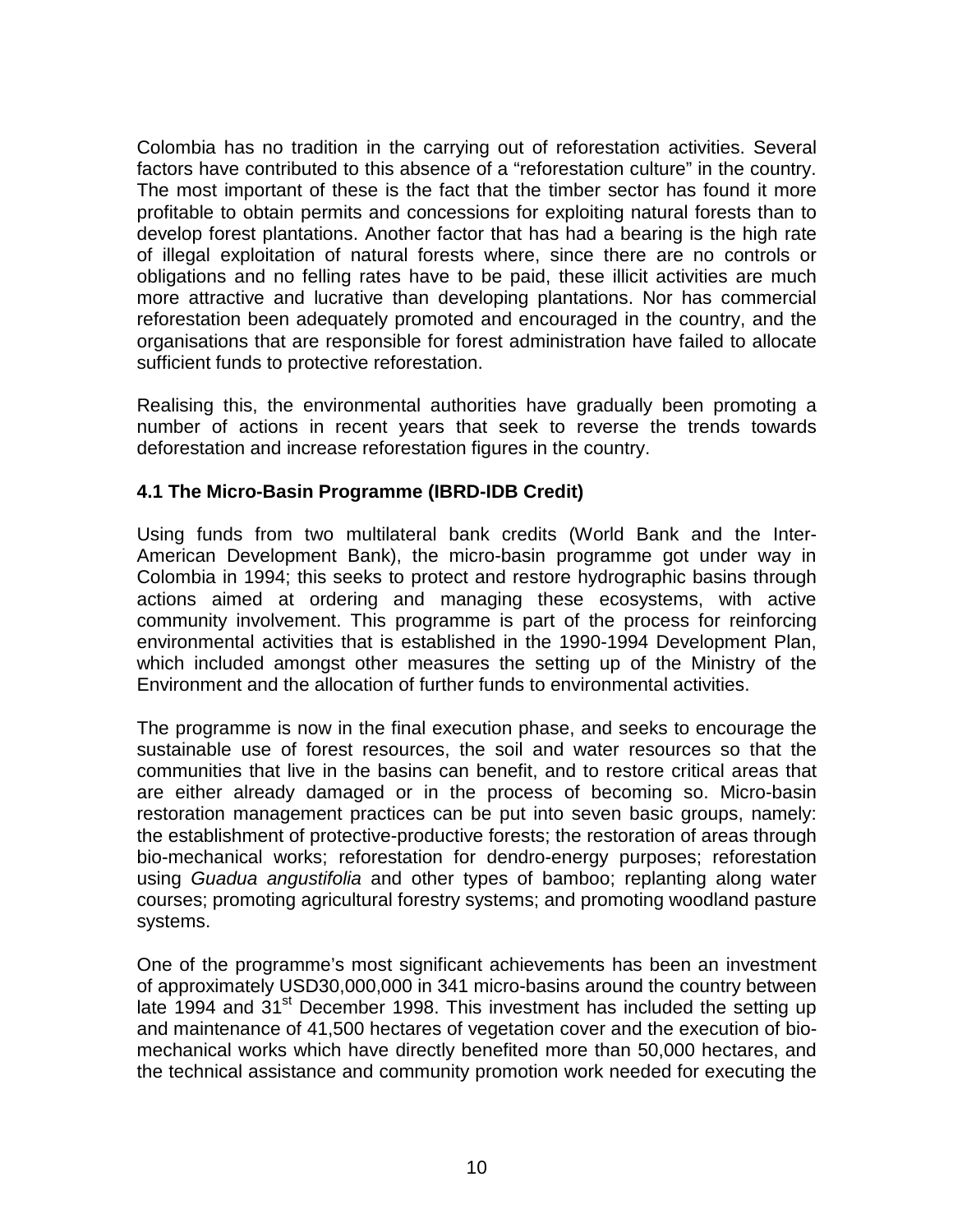sub-programme (MMA, 1999a; MMA, 1999b). It should be stressed that a precedent was set for the community guidance in this programme in the Integrated Basin Protection Programme (IBPP) which was carried out by the nowdefunct National Institute for Natural Resources and the Environment (replaced by the Ministry of the Environment) between 1974 and 1992. Even though the coverage achieved by that programme was not significant, some of the successes recorded represent an important precedent.

#### **4.2 National Development Plans (1994-1998 and 1998-2002) and Forest Policy.**

The micro-basin programme, which was financed through the aforementioned international credits and the corresponding national contributions, was the product of a lengthy negotiation process with Multilateral Banks (set within the framework of the Forest Action Plan for Colombia) which culminated in 1993. A continuation of the programme was envisaged in the environmental policy which was incorporated into the 1994-1998 National Development Plan, where the need was recognised to promote actions that would counteract the high levels of deforestation and the pressure on the country's natural forests by drawing up and putting into practice a forestry policy. This policy set a reforestation target for the period of 160,000 hectares of protective-productive forest through a Forest Incentive Certificate, and at least 40,000 hectares of protective forest during the four years the policy would be in force (MMA,1995).

The first of these reforestation targets was not met by a very long way in the period in question, due to a lack of funding for the Forest Incentive Certificate. But progress was made during the period on carrying out work under the Multilateral Bank credit, with 41,500 hectares of reforestation being achieved, as already said. This latter fact caught the attention of the regional environmental authorities and the community and alerted them to the need to carry out urgent work on reforestation and the ecological restoration of strategic ecosystems in the country.

Following on from the guidelines set in environmental policy, the national government issued a forest policy in 1996, the general aim of which is to achieve a sustainable use of forests, to consolidate the incorporation of the forestry sector into the national economy, and to improve the quality of life of the community. It recognises the strategic role forest plantations will play in increasing production and employment in rural areas, and gives the Regional Autonomous Corporations the job of carrying out reforestation programmes, natural regeneration, replanting damaged areas and setting up agricultural forestry systems. As part of this policy, the **"Strategic Plan for the Restoration and Setting up of Forests in Colombia, the Green Plan (Plan Verde)"** was issued, and this was approved in mid-1998, right at the end of the previous government's term of office (MMA, 1998). The strategies established in this include one which seeks to restore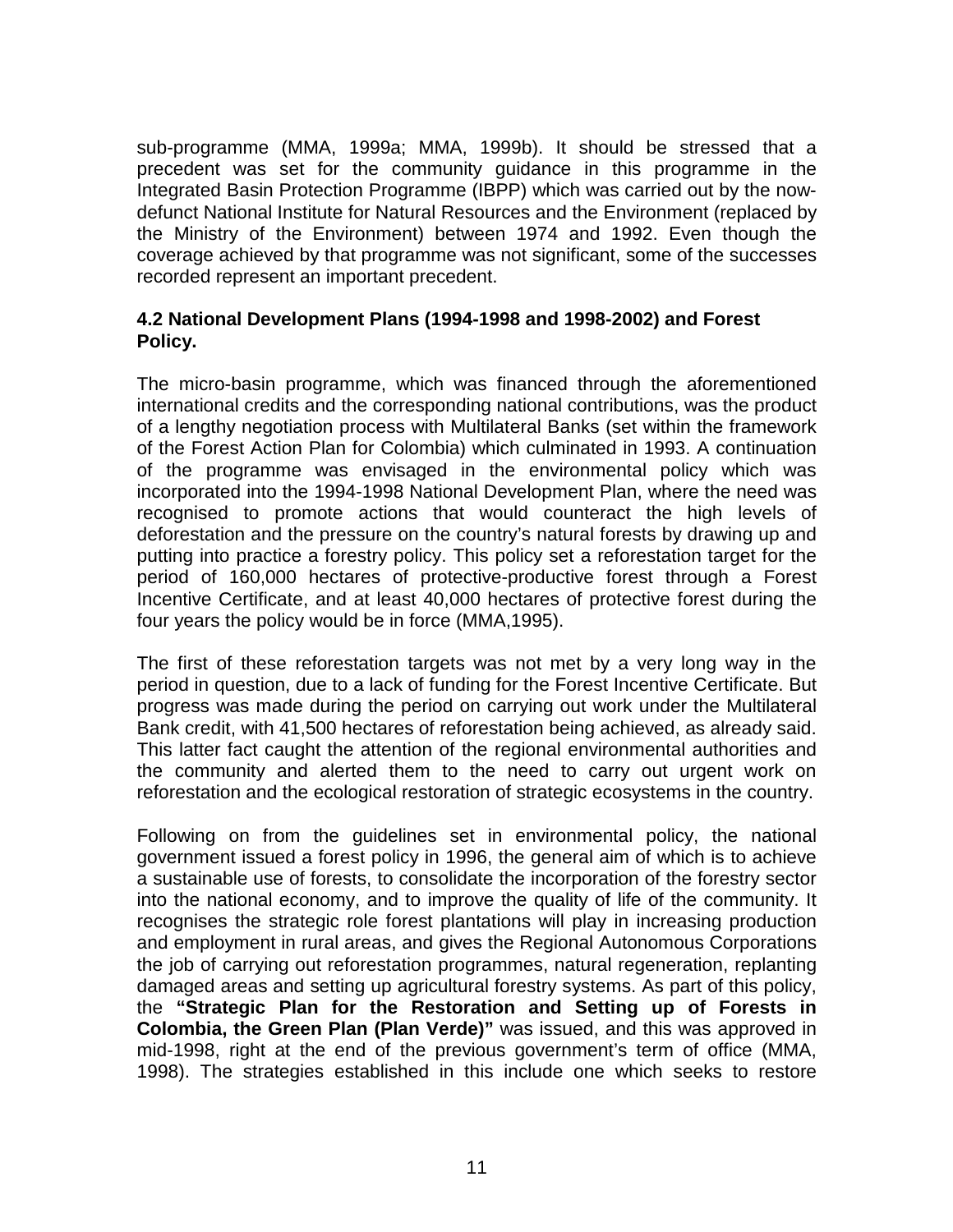damaged ecosystems and to encourage protective reforestation in areas which generate environmental services for the community and are of special importance to the national economy.

The new government issued the 1998-2002 National Development Plan, which restates the fact that reforestation will be given priority in environmental policy. The programme for implementing 'Plan Verde' was issued in the middle of 1999, and in this a detailed set of strategies and actions is put forward for setting this in motion during the period between 1999 and 2002. It is a plan of action that represents an attempt to continue with the work done so far under the Micro-Basin Programme (MMA, 1999c)..

#### **Main goals and features of the 'plan verde' action programme.**

The general aim of the plan of action is "to restore strategic ecosystems by means of ecological restoration actions and reforestation for protective and agricultural forestry purposes, so as to enable the supply of environmental goods and services to be improved, to offset the effects of degradation processes, and to help improve the quality of life of the community" (MMA, 1999c, page 17).

The Plan will be executed by the Regional Autonomous Corporations in conjunction with regional entities (departments and towns). Other bodies which can demonstrate that they have sufficient technical, financial and administrative skills to execute this kind of project may also take part. Detailed operating regulations have recently been issued, and the purpose of these is "to define the responsibilities of the different parties involved in executing the 'Plan Verde' programme, and to specify relations between the Ministry of the Environment, the other joint financing entities, and executing agencies. The policies, conditions and procedures which will govern execution and follow-up arrangements are also established". (MMA, 1999d).

Implementation of the plan, which will be executed over the period 1999-2002, envisages five basic components: ecological restoration, reforestation, research and monitoring, management and follow-up, and training (MMA, 1999c)..

# **5.1 Annual Targets<sup>1</sup>**

The plan will be executed over a period of four years, as shown in the following table **(SEE ANNEX 1).**

# **Table 1. Annual Targets (1999 - 2002).**

 $1$  Targets (tables 1 and 2) were re-scheduled (see annex 1)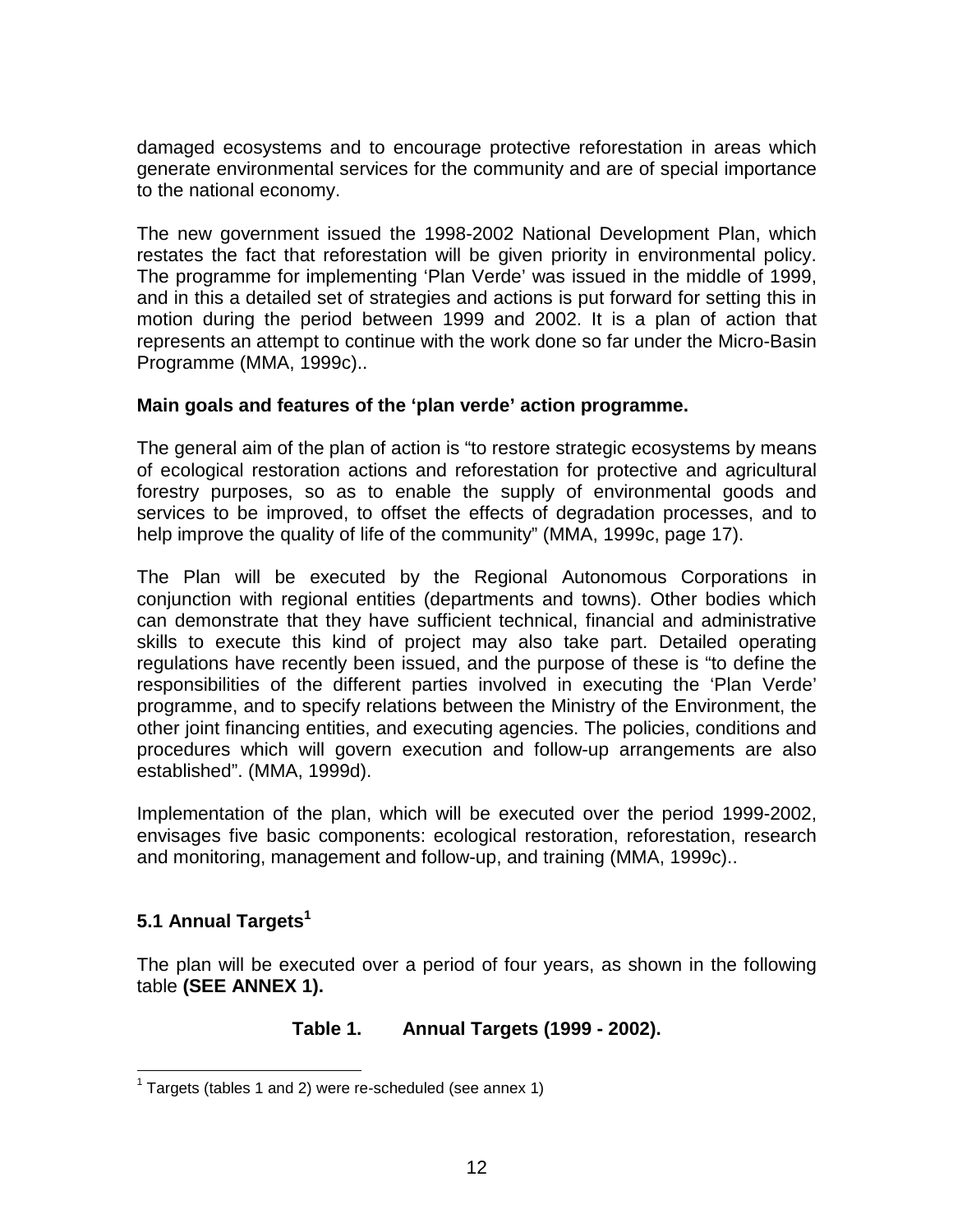| <b>ACTIVITY</b><br>(Hectares)                                         | <b>YEAR</b> |        |        | <b>TOTAL</b> |         |
|-----------------------------------------------------------------------|-------------|--------|--------|--------------|---------|
|                                                                       | 1999        | 2000   | 2001   | 2002         |         |
| Protective-<br>Productive<br><b>Plantations</b><br>and<br>Restoration | 16,000      | 48,000 | 48,000 | 48,000       | 160,000 |
| <b>TOTAL</b>                                                          | 16,000      | 48,000 | 48,000 | 48,000       | 160,000 |

Source: MMA, 1999c.

# **5.2 Ecological Restoration**<sup>3</sup>

Ecological restoration is an approach which bases its central objective on the restoration of one or more ecological features of a natural ecosystem (diversity, structure and ecological processes), including the ecological services rendered. There are three main activities in the ecological restoration component: restoration of critical and strategic natural ecosystems, restoration of damaged mangrove swamps, and restoration of areas affected by forest fires.

Restoration of critical and strategic natural ecosystems starts from an acknowledgement of the fact that secondary forests which grow after human intervention has occurred can be managed in such a way that they will produce ecological and economic benefits that are similar to those attributed to primary forests.

Secondary forests are important from the ecological point of view, amongst other reasons because they quickly accumulate a high volume of biomass, which means they become carbon reservoirs, and also because of the role they play in protecting hydrographic basins, regulating water flows, preserving soils, reducing erosion processes, restoring productivity in the soil so it can be used for agricultural purposes, and maintaining biodiversity and habitats. The most important economic benefits of secondary forests are their high productivity levels and their great potential for the exploitation of both timber and non-timber products.

Despite the importance of the ecological restoration of secondary forests and the management of successive vegetation in them, the Plan recognises that there are factors in the country which limit the performing of these activities, due to research deficiencies in this field and the lack of experience.

 $3$  Sections 5.1 to 5.6 are a summary of information contained in the "Strategic Plan........" (MMA, 1999c.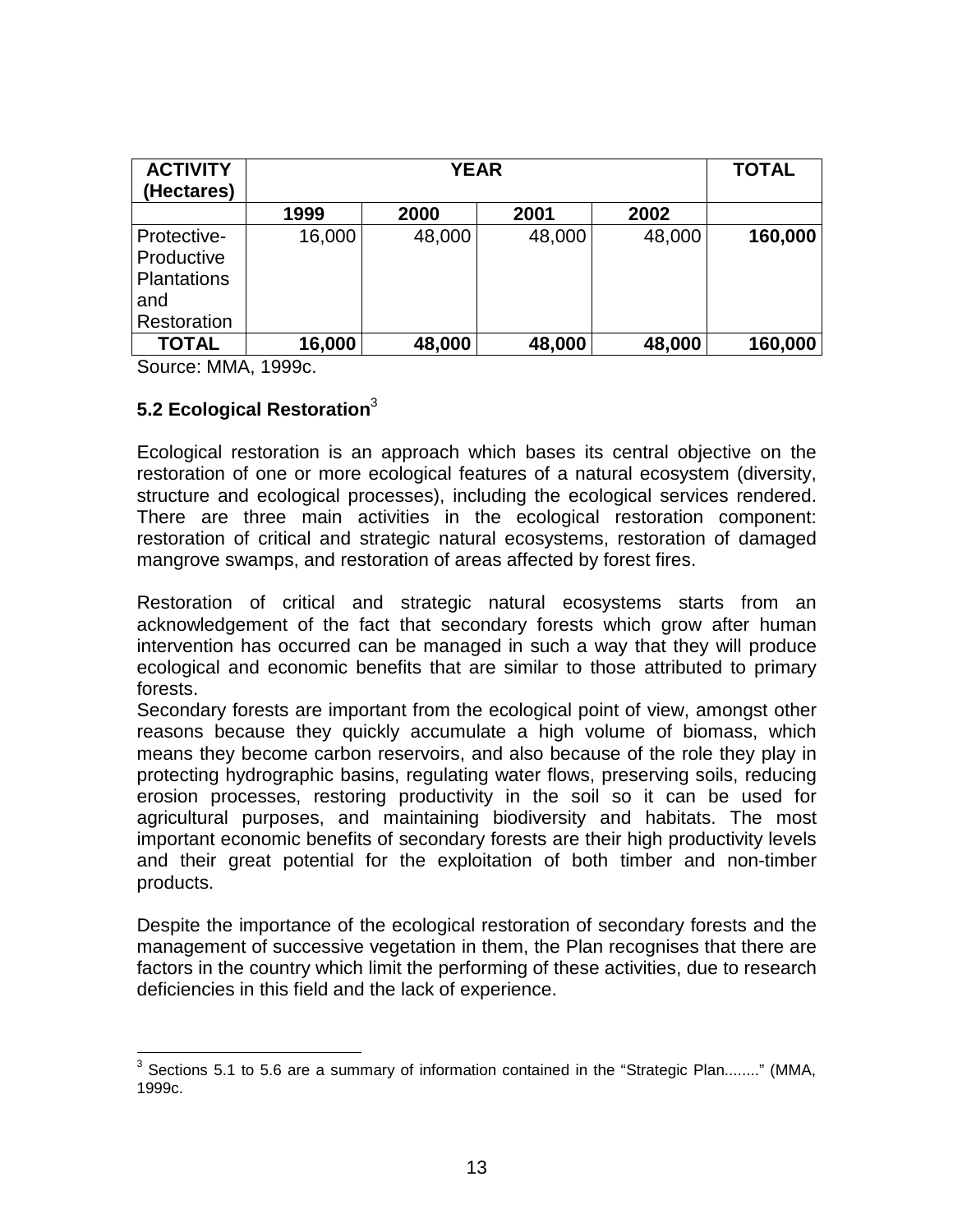It is stressed that work has been done in Colombia on both the Pacific and Caribbean coasts in the field of restoring damaged mangrove swamps, and this has been aimed at guaranteeing that these ecosystems will be preserved and restored, with emphasis being placed on them recovering their biodiversity, genetic variability and natural productivity levels. Outstanding in this field has been the restoration programme for the 'Ciénaga Grande de Santa Marta', where 24,000 hectares of mangrove swamp died when the salt and fresh water flows became destabilised, mainly due to the construction of a highway which blocked the natural channels. Various kinds of civil works have been carried out since 1990, together with the social programmes that are needed for it to be restored and become sustainable. The source of financing for the first stage, which has now been completed with highly positive results, was an Inter-American Development Bank credit which, when added to the national contribution, totalled USD20,000,000, and a GTZ technical cooperation programme.

Finally, on the question of restoring areas affected by forest fires, work started in 1995 on building up a national forest fire protection organisation, and activities carried out to date have included coordination, institutional training, the setting up of Immediate Forest Fire Response Centres, the fitting out of forest fire prevention and control brigades, and community education.

#### **5.3 Reforestation**

This component seeks to restore damaged ecosystems by establishing species which will help, amongst other things, protect and preserve soils, reduce risks of landslips and floods, and regulate the hydrological cycle, and the local community is brought in to assist with these activities. The main feature of this work is that much of it is done on land held by peasants and uses primarily labour from the communities which will ultimately benefit.

The different stages of the programme for establishing forest plantations are producing forest germ plasm and saplings, reforestation, maintenance, monitoring and evaluation.

Three activities are involved in the reforestation component: protective reforestation, protective-productive reforestation, and agricultural forestry. The main function of protective reforestation is to help protect the soil, induce the hydrological cycle regulation process, and reduce erosion processes to a minimum. Only secondary forest products may be exploited on these plantations.

Protective-productive reforestation seeks to establish multi-purpose forest species which perform some of the functions of natural forests, and at the same time provide income for the community that benefits from these forests. Forest exploitation on these plantations is conditional on the plantations being maintained or renewed.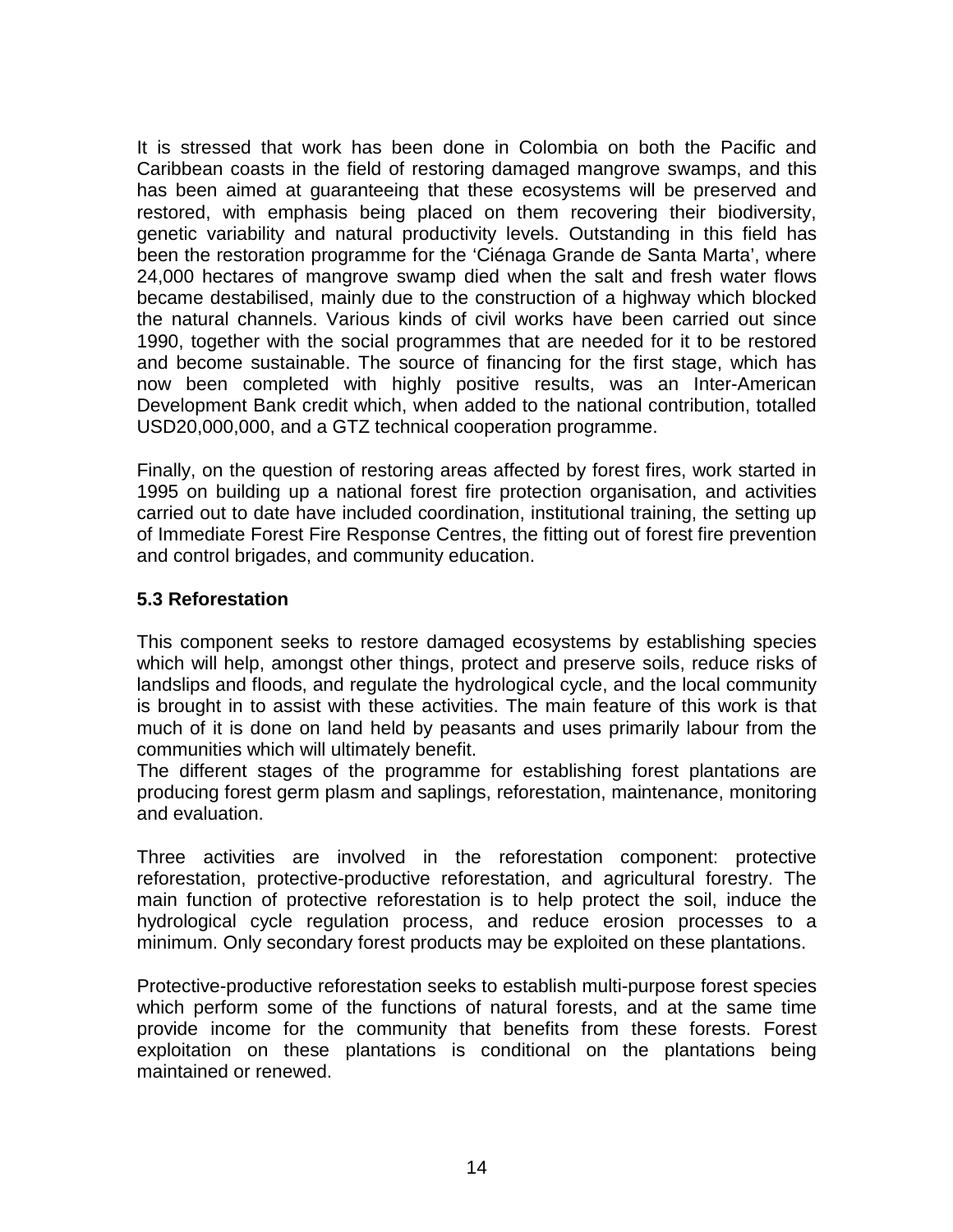Agricultural forestry can help restore ecosystems through the biophysical interactions between trees and crops on different time and space scales and the environment, in terms of water and soil nutrients. This activity includes both agricultural forestry systems and woodland pasture systems.

#### **5.4 Research and Monitoring**

In order to improve knowledge of the effects and impact of protective, protectiveproductive and ecological-restoration reforestation projects, and also so that the results of these can be validated, a series of research activities will be set up under the Ministry of the Environment and the Alexander von Humboldt Institute. Research lines will thus be defined, to orientate these activities and provide the necessary information so that decisions can be made on how activities should be performed.

In the first instance, research needs will be determined, together with the research potential at the different public and private institutions, on the basis of the functions and area of responsibility of each entity. Indicators will also be defined which will enable the results obtained from carrying out Plan activities to be known, and technological packages will be designed for quantifying the impact of the different actions performed.

'Plan Verde' establishes a number of strategic national and regional eco-regions for which a monitoring plan will be developed, to act as a guarantee for ensuring that the objectives of the programme are achieved. It is proposed that at least three representative areas should be chosen from each strategic eco-region; these should cover between 200 and 500 hectares and have protective and/or ecological-restoration reforestation projects. Detailed ecological zoning will be done in each of these areas, and a monitoring plan will be drawn up. Exhaustive follow-up will also be carried out in these areas in order to ascertain the impact of the project, on the basis of the selected social, economic and ecological indicators.

#### **5.5 Management and Follow-Up**

Management is understood as being the process whereby the necessary actions are set in motion for achieving the goals and targets by optimising the use of available resources, in line with the duties and functions of each organisation involved in the Plan.

Follow-up consists of the observation, recording and computerising of progress made on executing Plan activities in terms of the goals and targets agreed upon, the schedule and the resources used, and comparing these with what was initially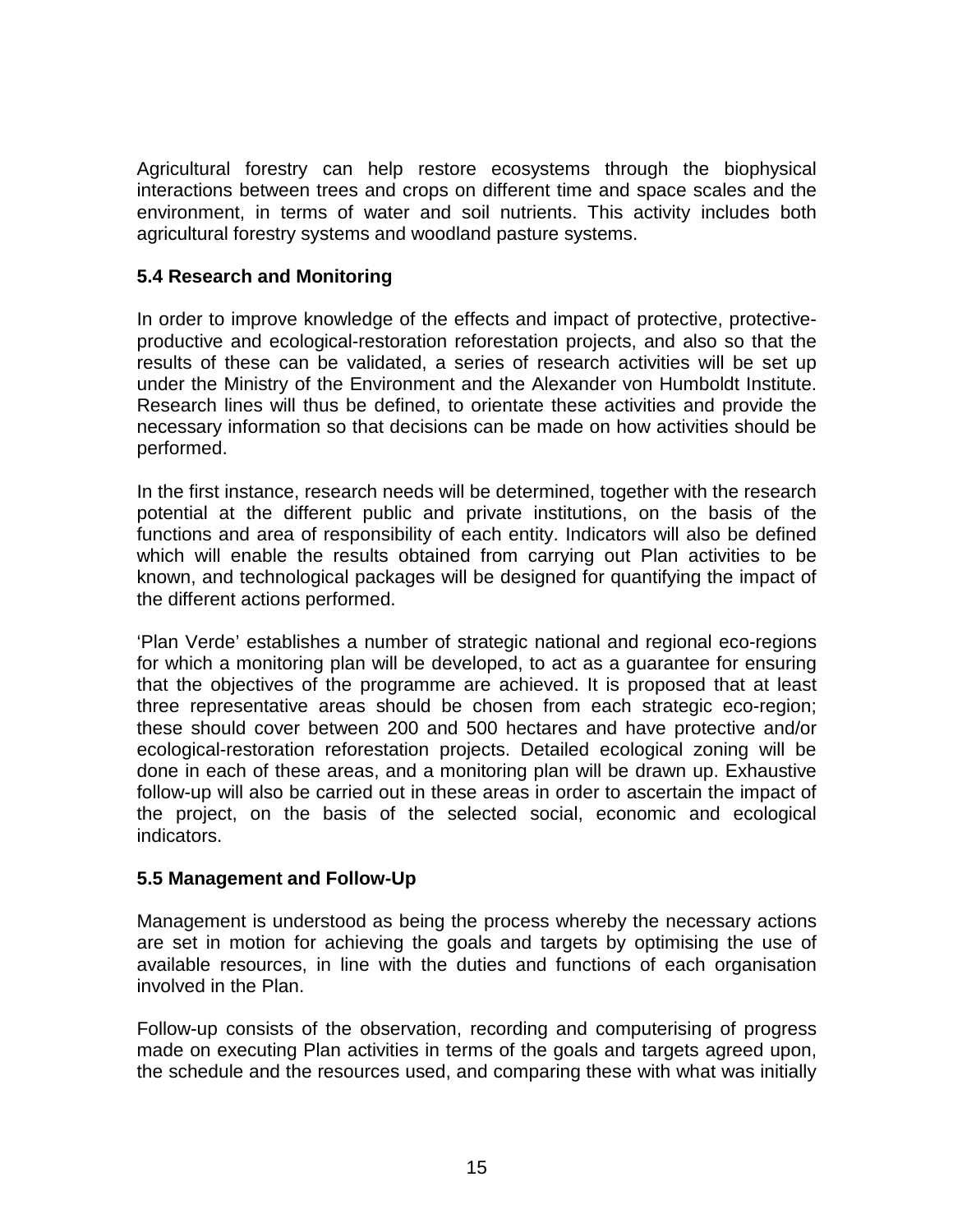budgeted. Checks will also be made to see whether the technical aspects and legal requirements inherent in each project are being complied with, and to ensure that the project is in fact being carried out actively in conjunction with the community.

The information generated by the follow-up system will be used as a guide for any future adjustments which might be needed in order to guarantee that the goals and targets set in the Plan are achieved.

# **5.6 Training**

The purpose of this Plan component is to train officials from the Regional Autonomous Corporations, regional bodies and the community in issues connected with ecological restoration, reforestation and agricultural forestry. For this, the main requirements of those who need training will be identified, in terms of programme components which need developing, reinforcing or improving.

Training should provide the communities involved in Plan projects with tools that will enable them to take an active part in managing, preserving and exploiting natural resources and to commit themselves to carrying out the different components of the Plan.

# **'Plan verde' financing**

The total cost of 'Plan Verde', which covers 160,000 hectares, is USD207,816,000. Details are given Below of the sources of financing, and also the implementation strategy (MMA, 1999c).

# **6.1 Sources of Financing2**

Various sources of funds from public and private entities and civil society have been allocated to financing this Plan (MMA, 1999c).

- Ministry of the Environment (funds from IBRD-IDB external credits).
- Regional Autonomous Corporations (RACs).
- Río Grande de la Magdalena Corporation (CORMAGDALENA). This is an entity that was set up under the constitution and which is responsible for ensuring that the River Magdalena remains navigable and for protecting natural resources in 127 riverside towns; it is financed using funds from the National Royalties Fund (NRF).
- National Royalties Fund

 $2$  Targets (tables 1 and 2) were re-scheduled (see annex 1)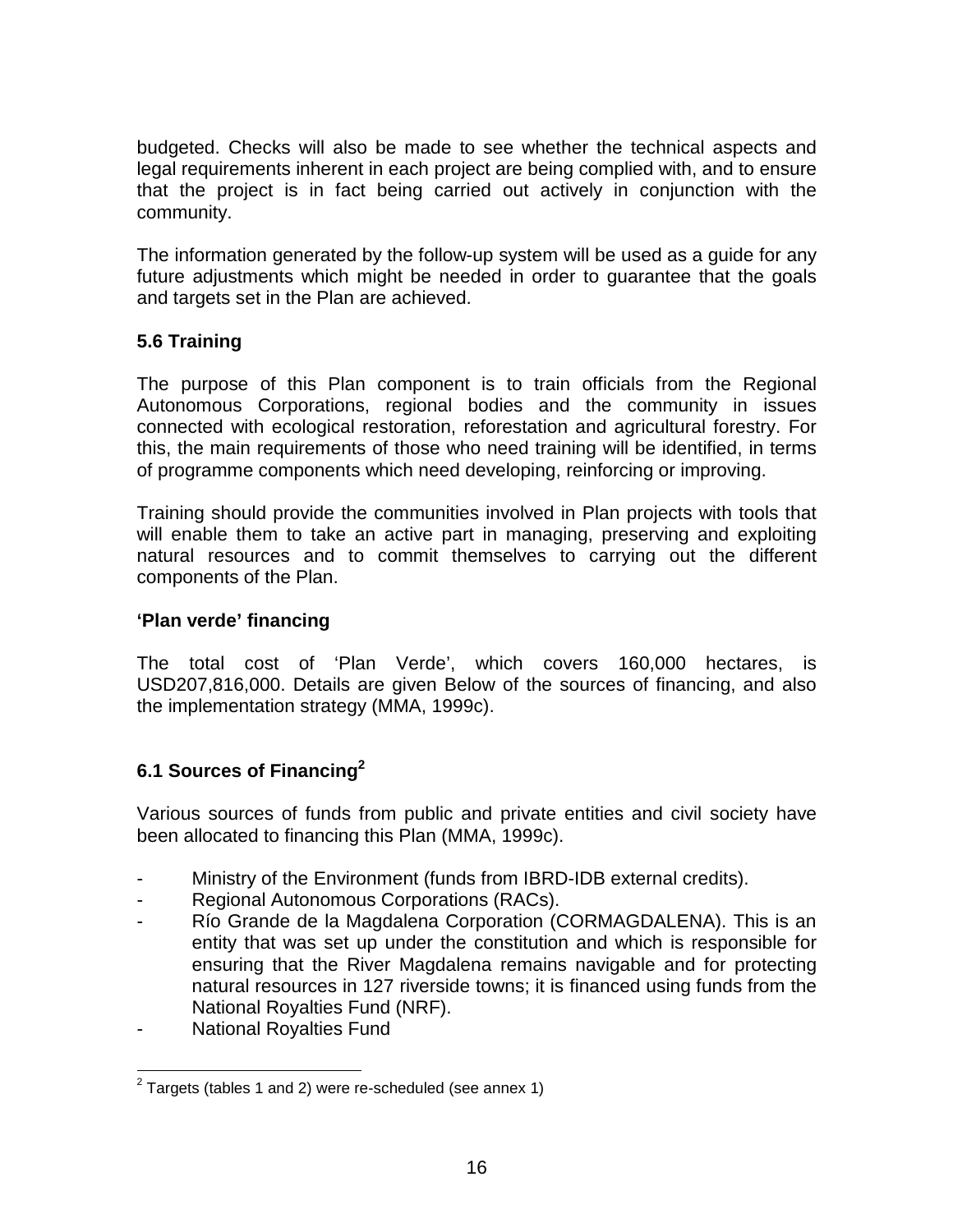- Fund for the Reconstruction and Social Development of the Coffee-Growing Region (FOREC). This fund was set up as an instrument for financing proposed rebuilding activities in the area that was devastated by the February 1999 earthquake.
- Plan Colombia. This is a programme initiated by the Presidency of the Republic which seeks to establish economic and social conditions that will help combat the social tensions that exist in areas which have been most seriously affected by violence.
- Forest Incentive Certificate Preservation (FIC Preservation). This is a direct cash payment by the state to the owners of land where woodland ecosystems which have been exploited only very little or not at all are preserved, with the view being taken that these give rise to environmental services which the community as a whole can benefit from.
- Mangrove Programme. This is carried out with funds from ITTO and the Ministry of the Environment.

| <b>ENTITY</b>             | <b>TYPE OF FUND</b>                                                       | <b>TOTAL FOR PERIOD</b><br>(1999 - 2002) |
|---------------------------|---------------------------------------------------------------------------|------------------------------------------|
| <b>MMA</b>                | <i><b>IBRD-IDB</b></i><br>reforestation<br>and<br>research and monitoring | 11.35                                    |
|                           | <b>IDB</b> training                                                       | 1.00                                     |
| <b>NRF</b>                |                                                                           | 35.00                                    |
| <b>FEDECAFE</b>           |                                                                           | 4.00                                     |
| <b>CORMAGDALENA</b>       |                                                                           | 4.00                                     |
| <b>FOREC</b>              |                                                                           | 4.00                                     |
| <b>PLAN COLOMBIA</b>      |                                                                           | 5.00                                     |
| <b>RACs</b>               | <b>National Budget</b>                                                    | 4.97                                     |
| <b>RACs</b>               | Own Funds                                                                 | 95.03                                    |
| <b>COMMUNITY</b>          |                                                                           | 40.82                                    |
| <b>SUB-TOTAL</b>          |                                                                           | 205.17                                   |
| <b>FIC (Preservation)</b> |                                                                           | 2.50                                     |
| <b>MANGROVE</b>           |                                                                           | 0.15                                     |
| <b>PROJECT</b>            |                                                                           |                                          |
| TOTAL                     |                                                                           | 207.82                                   |

#### **Table 2. Sources of Financing by Entity and Type of Fund. (In Millions of 1999 US Dollars).**

Drawn up from Table 4 and other information contained in MMA, 1999c.

- National Coffee Growers Federation (FEDECAFE). This is the coffee producers' organisation, which amongst other things carries out social and environmental programmes in parts of the country where coffee is grown.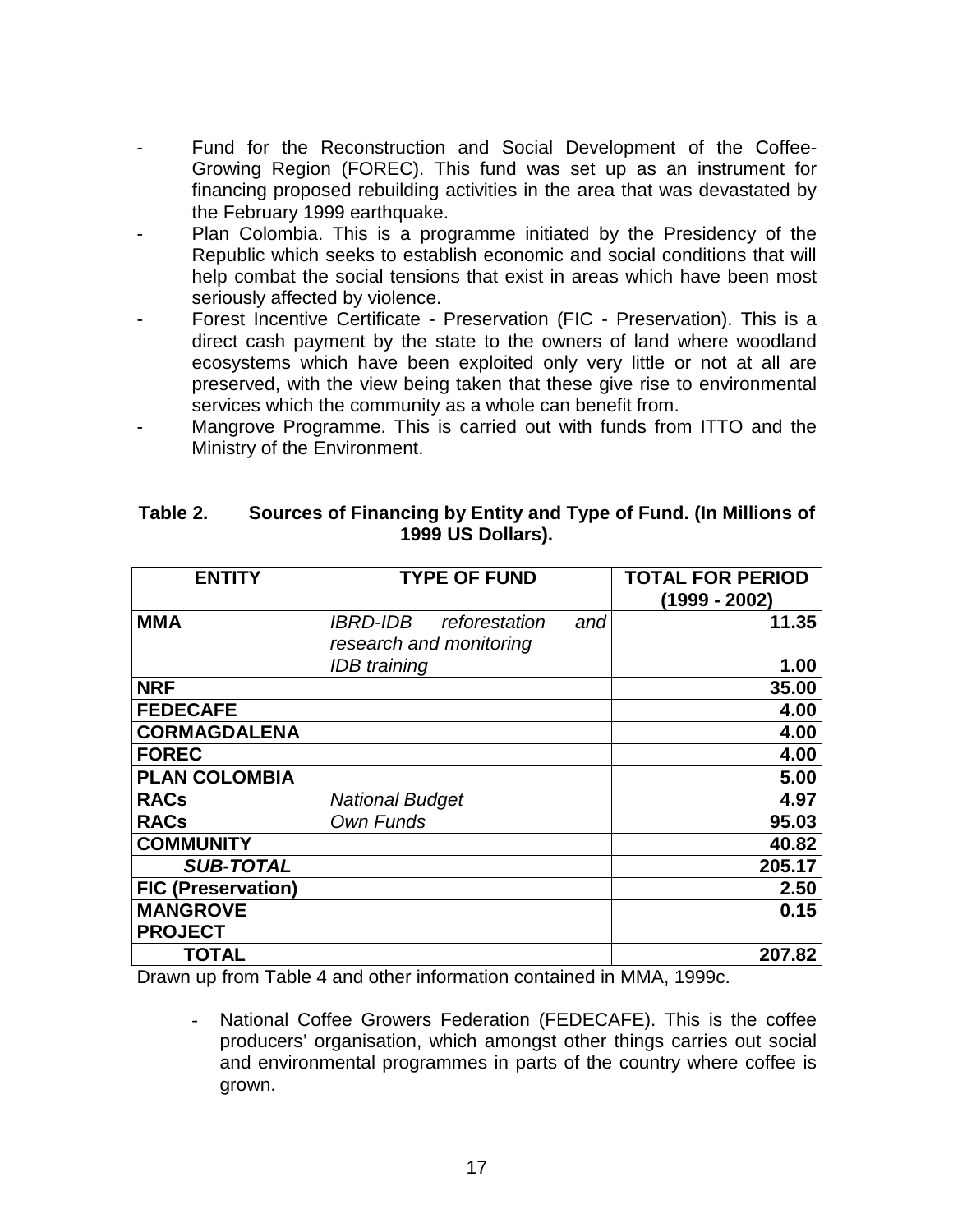Communities. These will participate by contributing part of the labour required for executing projects, which is estimated to represent 20% of the total cost.

Table 2 provides a breakdown of funds from each of the above sources.

As will be seen from the table, a large proportion of funding comes from the revenue of the RACs themselves (45%) and the National Royalties Fund (17%). We referred to the nature of these two sources in Section 3, "Sources of Financing for Environmental Management". The value of the community contribution in kind, which has been estimated to be worth USD40,800,000, represents approximately 20%. Although Ministry of the Environment involvement is only minor (5.5%), this allows it to influence execution of the Plan, which is thus reinforced because of the key role the Ministry plays in directing NRF monies, which are aimed at ensuring that the departments and towns which, as we have already said, are the beneficiaries of this Fund, actually participate. The Table shows details of funds for managing 6,500 hectares through the Mangrove Project and the FIC - Preservation, as a contribution to the overall target of 160,000 hectares.

#### **6.2 Joint Financing Strategy**

Two strategies will be employed when funds obtained from the above sources are being used: a joint financing strategy which takes in all the above sources, and a joint financing strategy which only includes the RACs and the community (MMA, 1999c).

**Joint Financing Strategy Involving Three or More Entities.** USD110,130.oo has been assigned to this strategy, for the reforestation of 86,830 hectares. The involvement of the different entities and sources of funding quoted, except for those from the Mangrove Project and the FICs - Preservation, will result in a series of alliances where some or all of these are included. These alliances represent joint financing scenarios where the basic financing arrangement is the 50-30-20 system, since this is the most widely-accepted scheme and also the one that has given the best results in the micro-basin programme.

The basic features of this arrangement are as follows.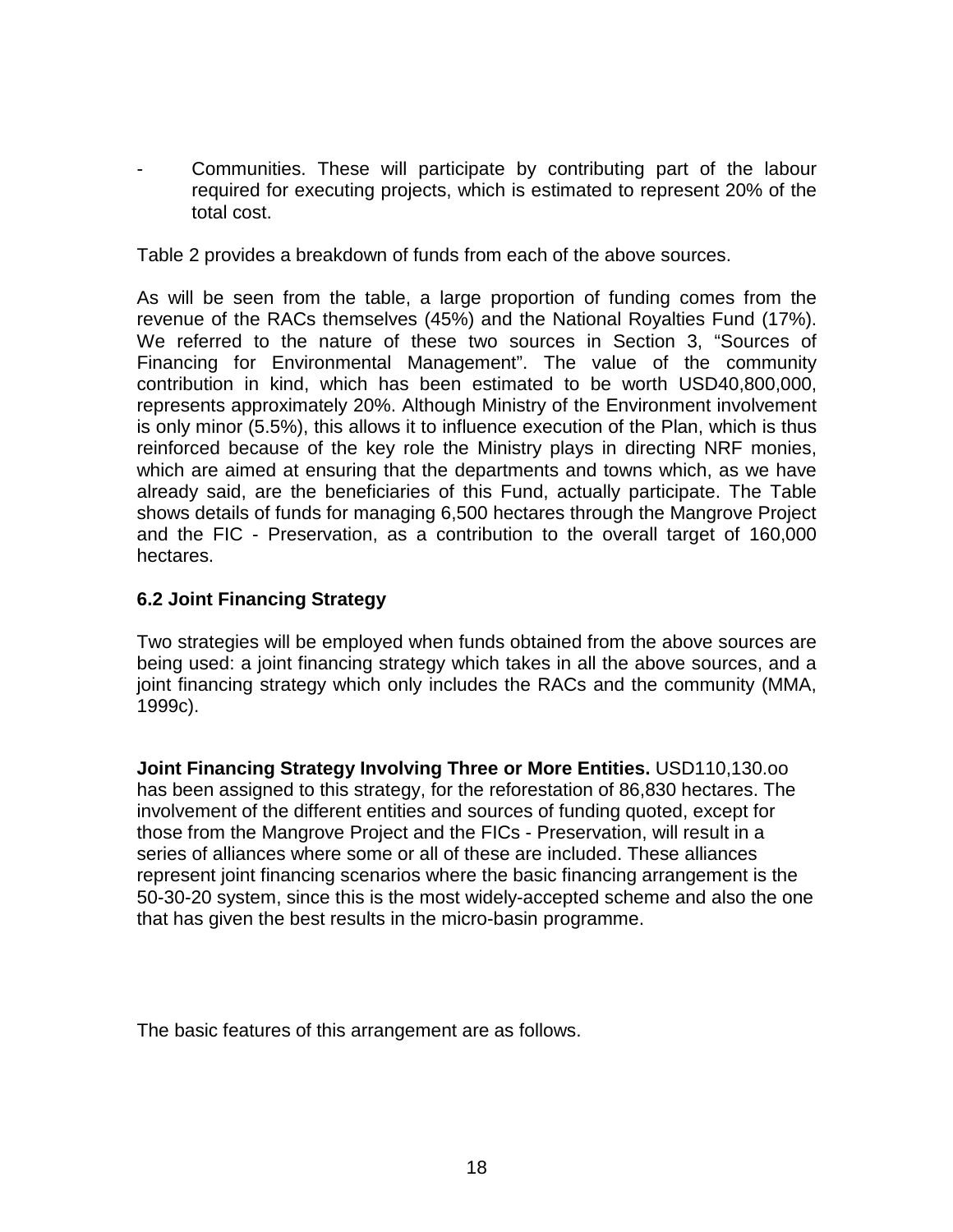- \* 50% of funds will come mostly from sources like the Ministry of the Environment and the NRF, which will contribute either jointly or individually,<br>and in certain cases in conjunction with FEDECAFE and and in certain cases in CORMAGDALENA.
- \* 30% of project financing will come from the RACs in the majority of scenarios. These will also be responsible for project execution in the field, as they have traditionally been doing under the micro-basin programme.
- \* 20% of funds will be contributed in kind by the community.

**RAC - Community Strategy.** \$97,686,000 has been assigned to this strategy, for the reforestation of 66,670 hectares. Execution will be in the hands of the RACs, which will guarantee 80% of the financing through their own funds, while the remaining 20% will come from the community.

**Distribution of Funds** Plan funds will be assigned to reforestation and restoration, monitoring and evaluation, research and training, as shown in Table 3 (MMA, 1995c).

USD201,088,000 will be set aside for establishing, maintaining and restoring the 160,000 hectares. This figure includes expenses connected with monitoring and evaluation, which will be carried out by the organisations responsible for execution at regional level.

| <b>ACTIVITY</b>                 | COST (USD000) | PERCENTAGE (%) |
|---------------------------------|---------------|----------------|
| Reforestation, Restoration and  | 201,089       | 96.8           |
| Agricultural Forestry Systems   |               |                |
| <b>Follow-up and Monitoring</b> | 700           | 0.3            |
| Research                        | 5,027         | 2.4            |
| Training                        | 1,000         | 0.5            |
| TOTAL                           | \$207,816     | 100.0          |

|  | Table 3. | Distribution of funds. |
|--|----------|------------------------|
|--|----------|------------------------|

Source: MMA, 1999c.

A further sum of USD6,727,000 is also envisaged, which will be allocated to research activities; nation-wide follow-up and monitoring; and carrying out the training component (Table 3).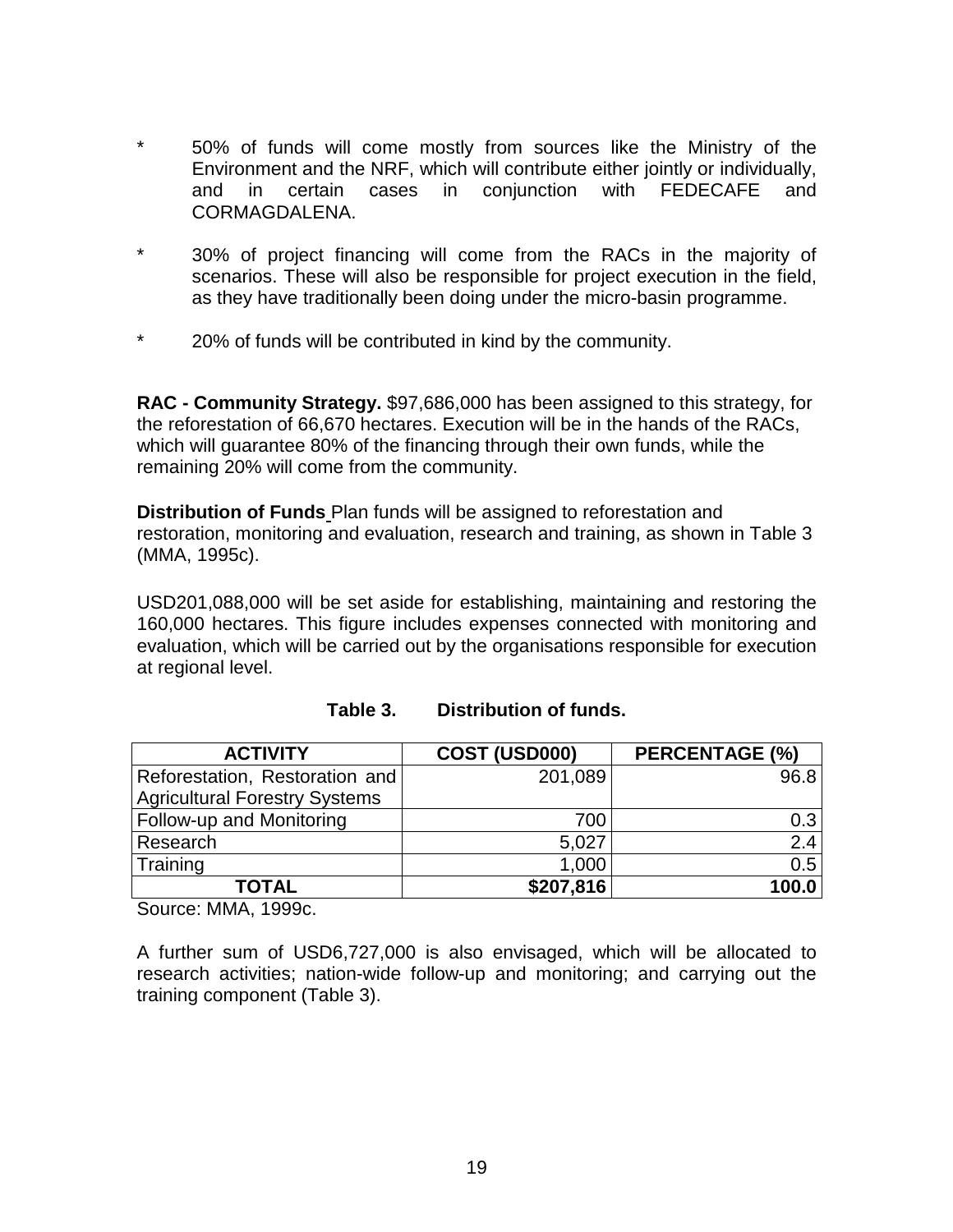# **Expected impact and benefits**

The Plan is expected to bring with it both institutional benefits and benefits to the communities involved in the different projects. These include social, environmental, economic and institutional benefits<sup>4</sup>.

#### **7.1 Social Benefits**

One of the main benefits of the Plan is that it will create direct employment, since one feature of the proposed reforestation projects is that they presuppose that the community will be involved in carrying them out, using its own labour.

Unskilled labour is required at both the plantation establishment and the plantation maintenance stages, while skilled labour is needed in the form of professionals and technicians who are forestry, farming and social specialists, to carry out advisory, training, technical assistance and follow-up activities. It is also expected that indirect employment will be created in connection with the production of raw materials of an industrial nature, such as fertilisers, tools, machinery, etc.

The Ministry of the Environment has estimated that the proposed establishment of 160,000 hectares of forest plantations "could create approximately 39,024 permanent unskilled jobs, 665 jobs for people with professional qualifications in the forestry and agriculture areas, 370 jobs for people with professional qualifications in the social field, and 1,240 jobs for agricultural and forestry technologists" (MMA, 1999c, page 48).

No statistics are available with respect to the number of jobs that could be created by the setting in motion of other Plan components, as this will depend on the type and magnitude of the work undertaken in the fields of restoration and agricultural forestry.

#### **7.2 Environmental Benefits**

When the Plan is set in motion, it will result in a whole series of extremely diverse environmental benefits which will be difficult to measure and will vary, depending on the conditions and location of the different projects.

The main environmental benefits it is envisaged will be received include increased water flows at times of drought and regulating these over the course of the year. If

<sup>&</sup>lt;sup>4</sup> Sections 7.1 to 7.4 are a summary of information contained in the document "Strategic Plan ........" (MMA, 1999c).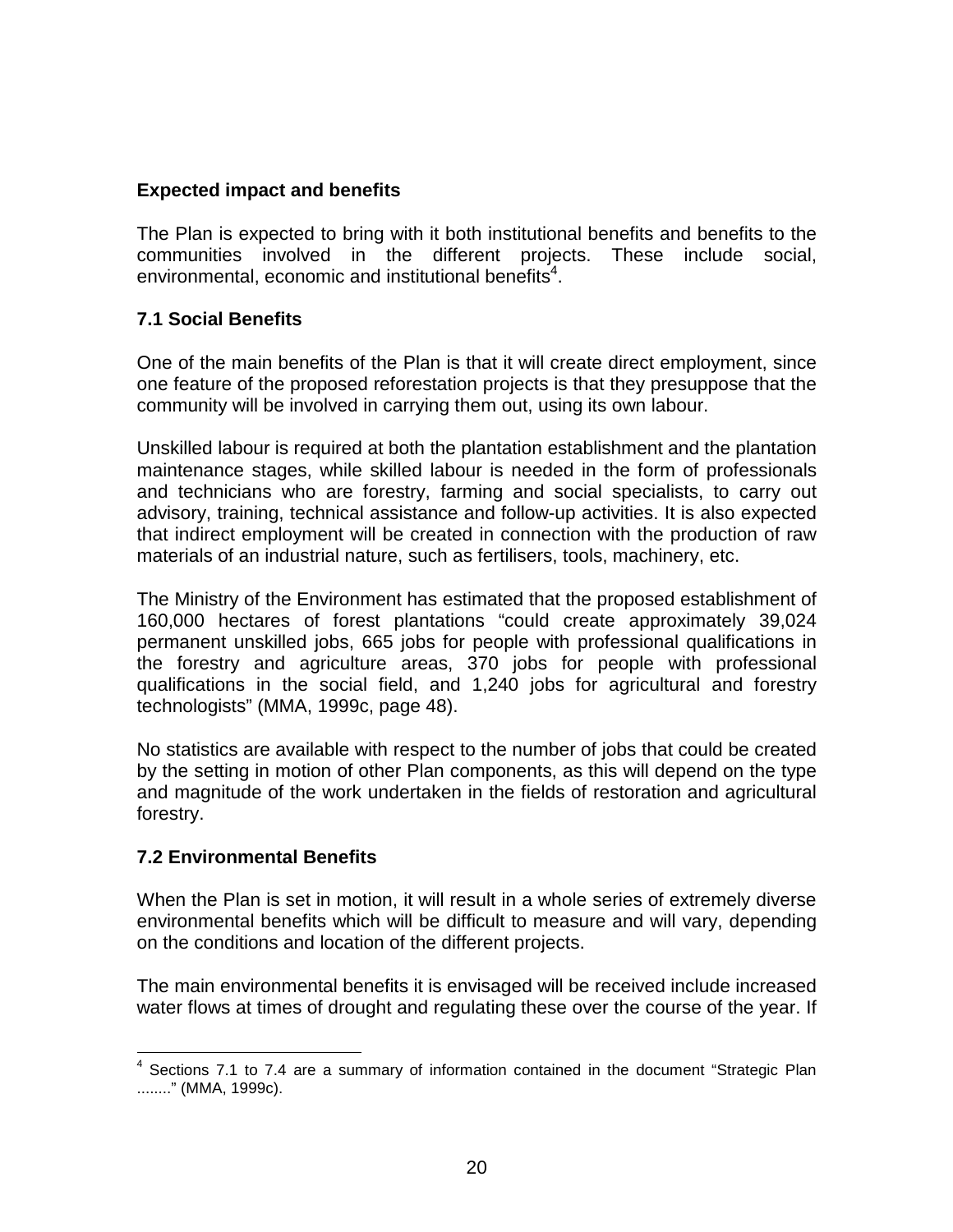flows are regulated, this also tends to reduce runoff peaks during the rainy season and areas liable to flooding are accordingly reduced.

Another expected effect is a reduction in the soil loss rate, and as a result in sediments transported in water flows. Reduced soil loss in turn has a bearing on reductions in the soil fertility loss rate, and therefore has a favourable effect on agricultural productivity.

Other favourable effects of the Plan components include improved biodiversity and habitat conditions for reproduction and sustaining flora and fauna diversity; landscape restoration or improvement; and  $CO<sub>2</sub>$  sequestration that contributes to maintaining the atmospheric balance. The possibility is also being studied of linking this final environmental benefit to long-term programme financing, in order to assure economic sustainability.

#### **7.3 Economic Benefits**

Setting the Plan in motion will result in economic benefits of both a private and general interest nature. The private benefits will mainly be in the form of higher net income earned by those country people who own land on which projects are executed (or lower if negative) as a result of timber and non-timber forest products being exploited, depending on the type of reforestation or restoration carried out. Non-timber products include fruit, seeds, resins, latex and wildlife, and also carbon sequestration, access to and exploitation of genetic resources, and ecotourism. Neighbouring peoples will benefit in the form of income from the jobs created or ecotourism-related activities.

The Plan will also result in general economic benefits for the whole community, such as those deriving from the protection of basins which supply water to town waterworks, agricultural and industrial activities, and hydroelectric plants.

#### **7.4 Institutional Benefits**

The setting in motion of the Plan presupposes the fact that an information exchange network will be set up between the different institutions involved in each component. These exchanges include the transferring of experiences from the more traditional entities to the newest ones. All this should help to reinforce entities in the National Environmental System (NES) and to increase the degree of specialisation in these institutions and their efficiency in handling projects of this kind.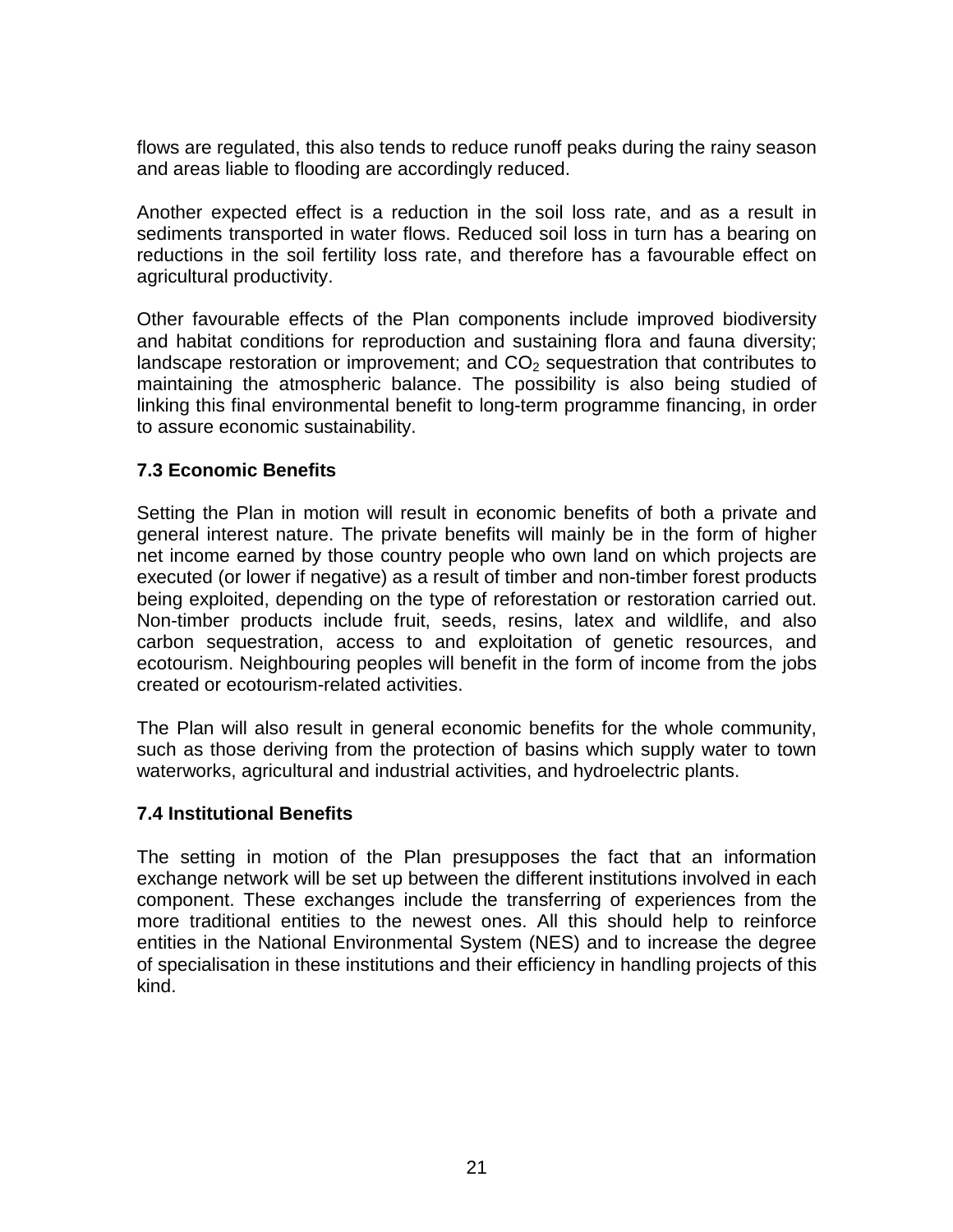#### **Final considerations and conclusions**

'Plan Verde' is the result of a lengthy process dating back to the late eighties, and there is a precedent for it in the community reforestation programmes for protecting basins which the environmental authorities carried out over the period 1974 - 1992. More specifically, it was conceived when international credits were being negotiated with multi-lateral banks, and execution got under way in 1994. It is important to note that the essential elements of the plan have been incorporated into environmental policy in the last three development plans (1990 - 2002), and this continuity is one of its greatest strengths.

There are three factors which seem to have contributed to the ambitious targets which are included in 'Plan Verde' being set.

- Experience with the IDB-IBRD micro-basin reforestation programme seems to have encouraged the community, local authorities and the Regional Autonomous Corporations in this sense. The programme therefore seems to have arisen from the need that has been felt to restore or reforest protective basins which have been damaged or deforested as a result of human intervention in the most densely populated parts of the country. It is a need which at community level is stated particularly with respect to basins associated with water supplies to municipal distribution systems and farming activities. The RACs also direct part of their own funds to protecting basins associated with the hydroelectric system, since part of these funds, namely electricity sector transfers, are allocated specifically to this.
- The nature and origin of the funds, which could not only guarantee that the Plan will be carried through but could also enable it to continue in the future. Firstly, the Corporations have their own revenue available for this and have the power to use it as they think fit, and as has already been stressed, they are not subject to the whims of central government, nor are they dependent on the national budget. And secondly, the National Royalties Fund enables the towns and departments to obtain funds for environmental management purposes, while Ministry of the Environment involvement ensures that these funds are used more effectively.
- With its community involvement and job creation strategy, 'Plan Verde' has become an instrument which aims to create conditions that are conducive to peaceful coexistence and to reduce those social tensions which only serve to nourish the conflict that is going on today in Colombia. It is a Plan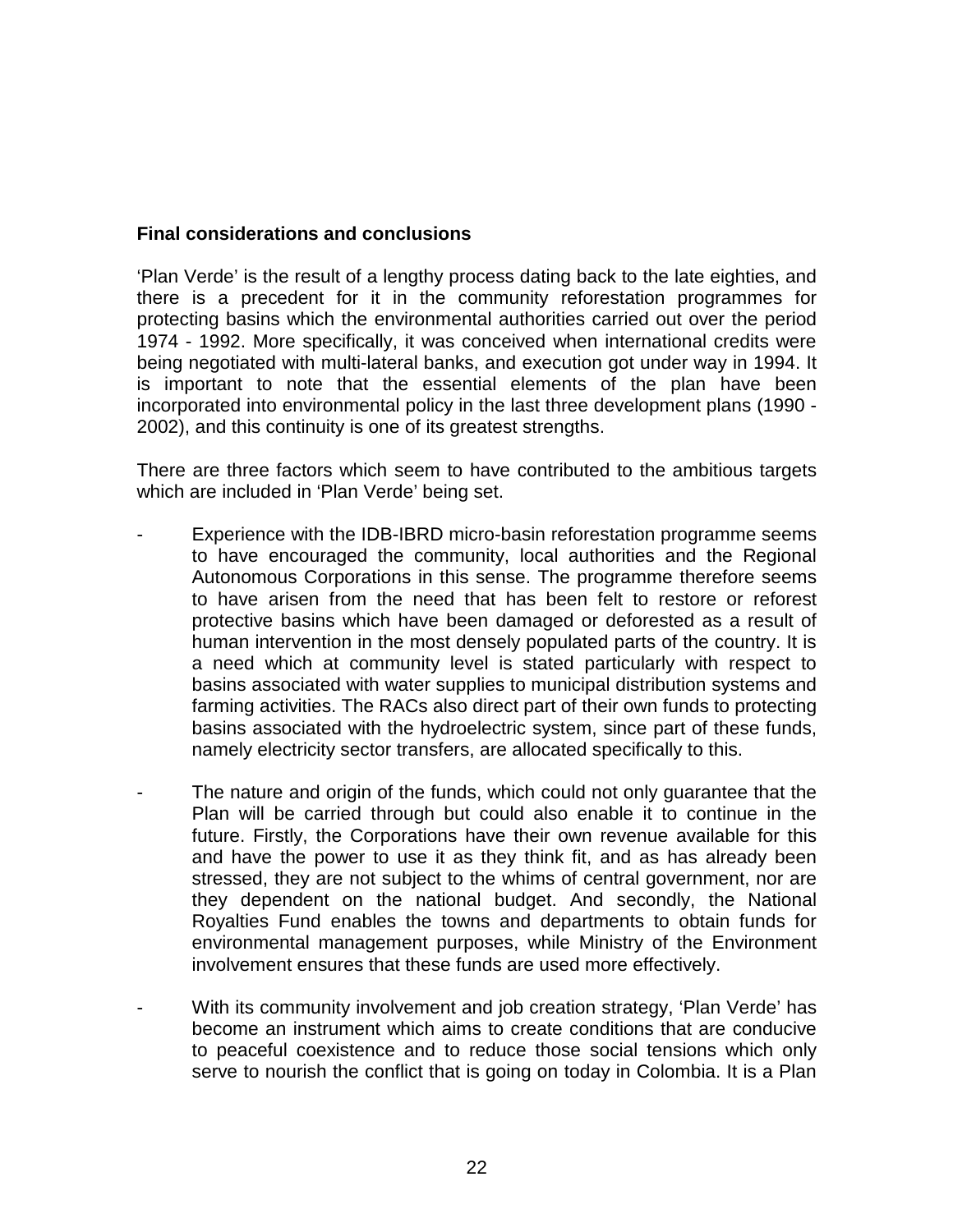which fits in well with the process of negotiating and creating conditions for achieving peace in Colombia after an armed conflict that has been going on for close on forty years.

Alongside these strengths, there are various weaknesses and risks in 'Plan Verde' which will have to be faced up to if it is to be executed successfully.

- Although the restoration concept is a highly innovative component of the Plan, the limited scientific and technical knowledge of the subject and the scant experience that are available mean that there will be restrictions and uncertainties when it comes to implementing it.
- Although there is wide experience in reforestation with native species, this has not been done in a very systematic manner, as is shown by the fact that scientific monitoring of this activity has been practically non-existent, including the recent IDB-IBRD Programme, and this renders the technical foundations for establishing the plantations weak from this point of view.
- The Plan envisages research and monitoring being one of its critical components, but as we have said, there is very little experience and 'tradition' in this field. One alternative that is being considered for overcoming this problem and building up national skills is inviting international organisations to take part in this process.
- The main sources of financing the revenue of the RACs themselves and of the National Royalties Fund - have been quoted as one of the strengths of the Plan in view of their origin and nature. But the "shielding" these sources enjoy could alter, given the prevailing difficult economic situation in the country, which is the most serious one this century. This has resulted in a restructuring programme being arranged with the International Monetary Fund, and this in turn involves a drastic reduction being made in the fiscal deficit. The risk would exist during this process that the revenue of the RACs or National Royalties Fund allocations could be compromised in part.
- The problem of public order in the country could hinder introduction of the programme in certain areas, due to the difficulties the public environmental authorities are experiencing in doing field work. However, given the community nature of the Plan, this risk might not be so great.
- The 'politicisation' which permeates public administration and the corruption that abounds in it are two factors which could also have a harmful bearing on ensuring that the Plan is set in motion effectively. This problem could be reduced through external evaluation and citizen supervision processes.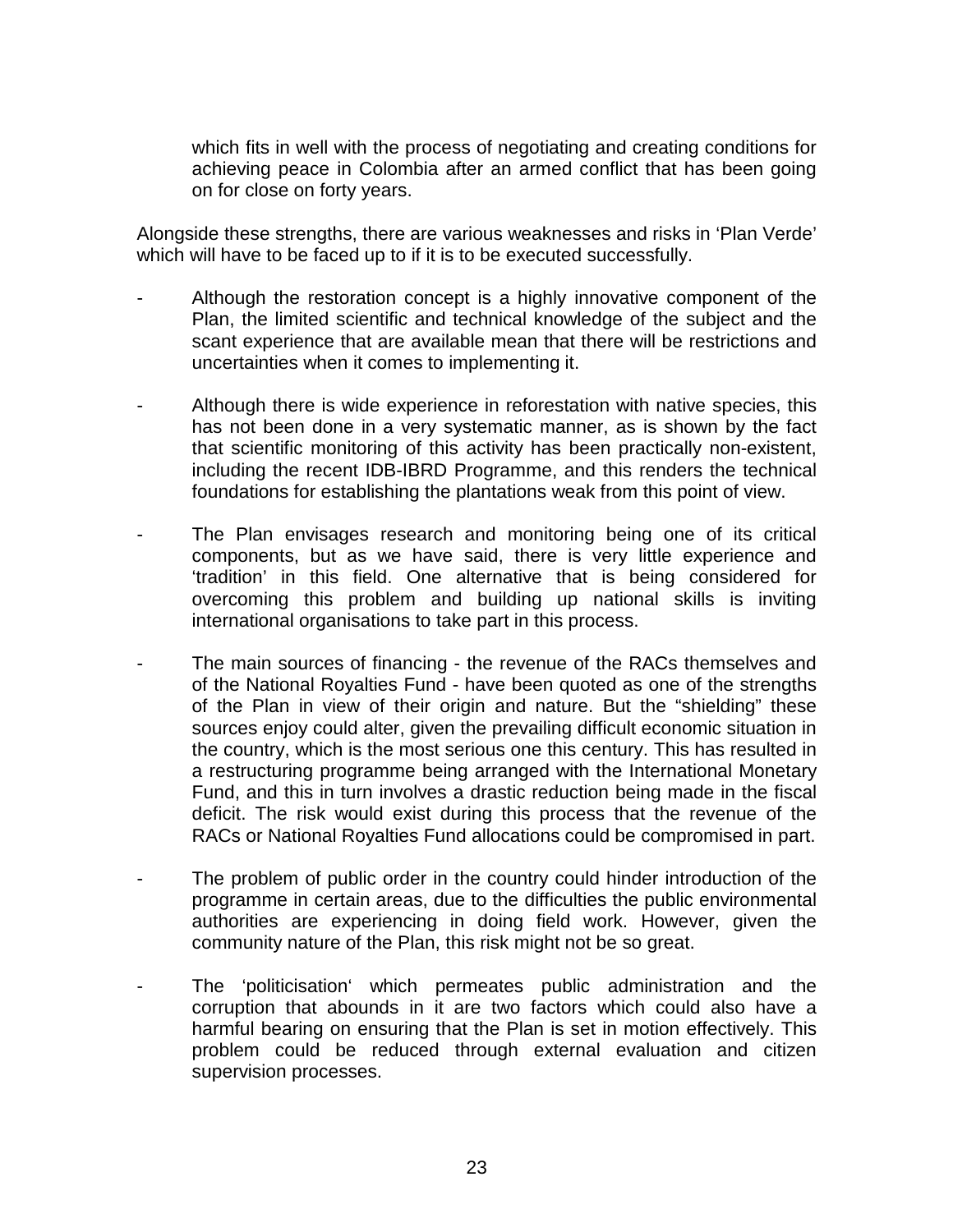What we have, therefore, is an ambitious reforestation and ecological restoration plan that has both strengths and weaknesses. Whether it will prove possible to overcome these latter will depend not only on how successfully it is executed but also on whether it is possible to create a 'tradition' in this field in Colombia.

**…………………………**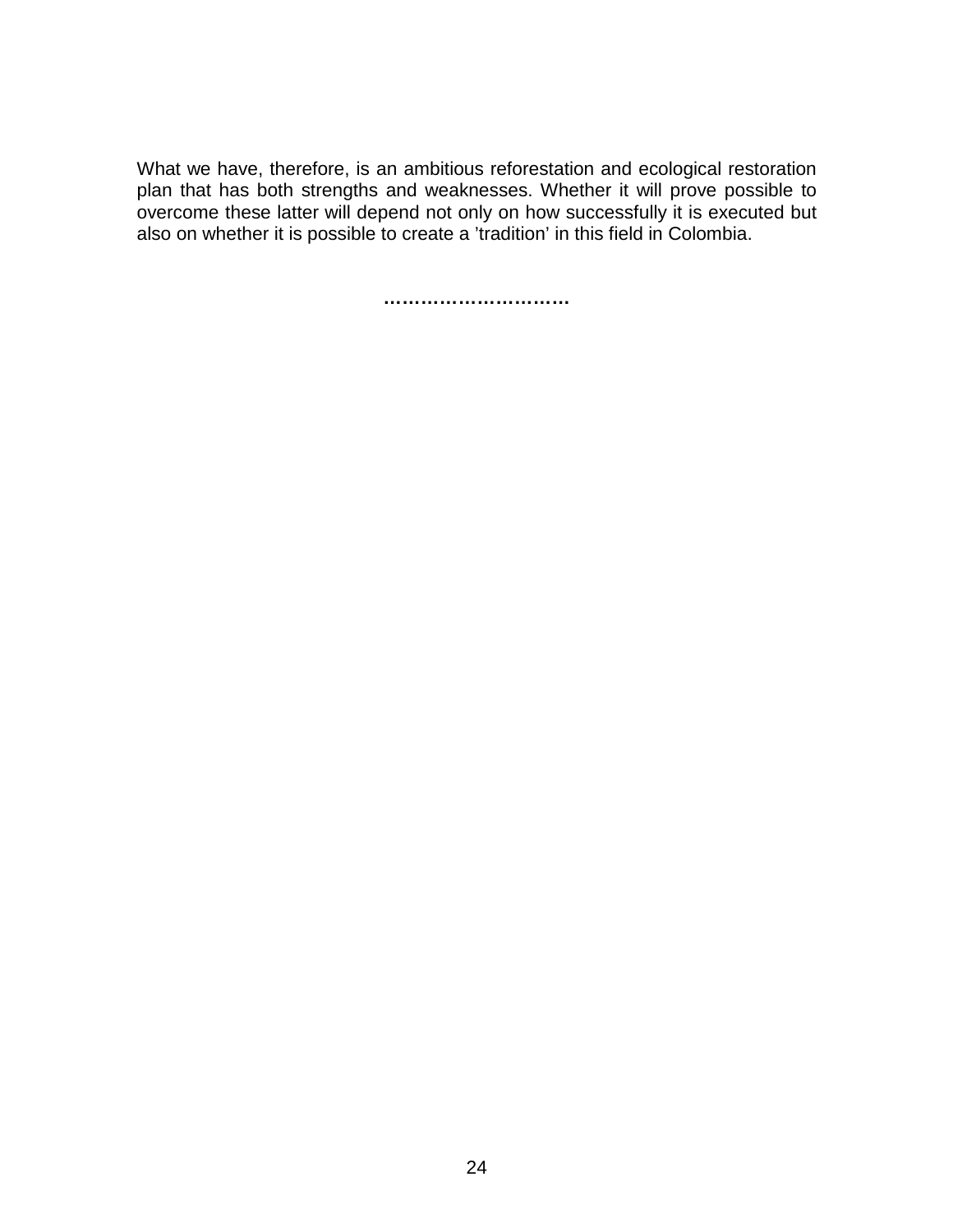# **Annex 1**

**New targets (According to a re-scheduled done in March, 2000)** 

# **1. Target: 100.000 hectares**

| 2. Sources of Financing by Entity (In Millions US Dollars, 2000). |  |  |
|-------------------------------------------------------------------|--|--|
|-------------------------------------------------------------------|--|--|

|                                                 |                                  | <b>TOTAL: 1999-2002</b>           |       |
|-------------------------------------------------|----------------------------------|-----------------------------------|-------|
| <b>ENTITY</b>                                   | <b>RESOURCE</b><br><b>NATURE</b> | US<br><b>Dollars</b><br>(millions | $\%$  |
| Ministry of the Environment                     | <b>National</b>                  | 5.76                              | 4.90  |
| Regional Autonomous<br>Corporations (RACs)      | Regional                         | 46.70                             | 40.00 |
| <b>National Federation of Coffee</b><br>Growers |                                  | 3.80                              | 3.30  |
| <b>Magdalena River Corporation</b>              | Regional                         | 3.80                              | 3.30  |
| Community                                       | Regional                         | 23.50                             | 20.00 |
| Sub-total                                       |                                  | 83.56                             | 71.50 |
| <b>National Royalty Fund</b>                    | Regional                         | 33.33                             | 28.50 |
| Total                                           |                                  | 116.89                            | 100.0 |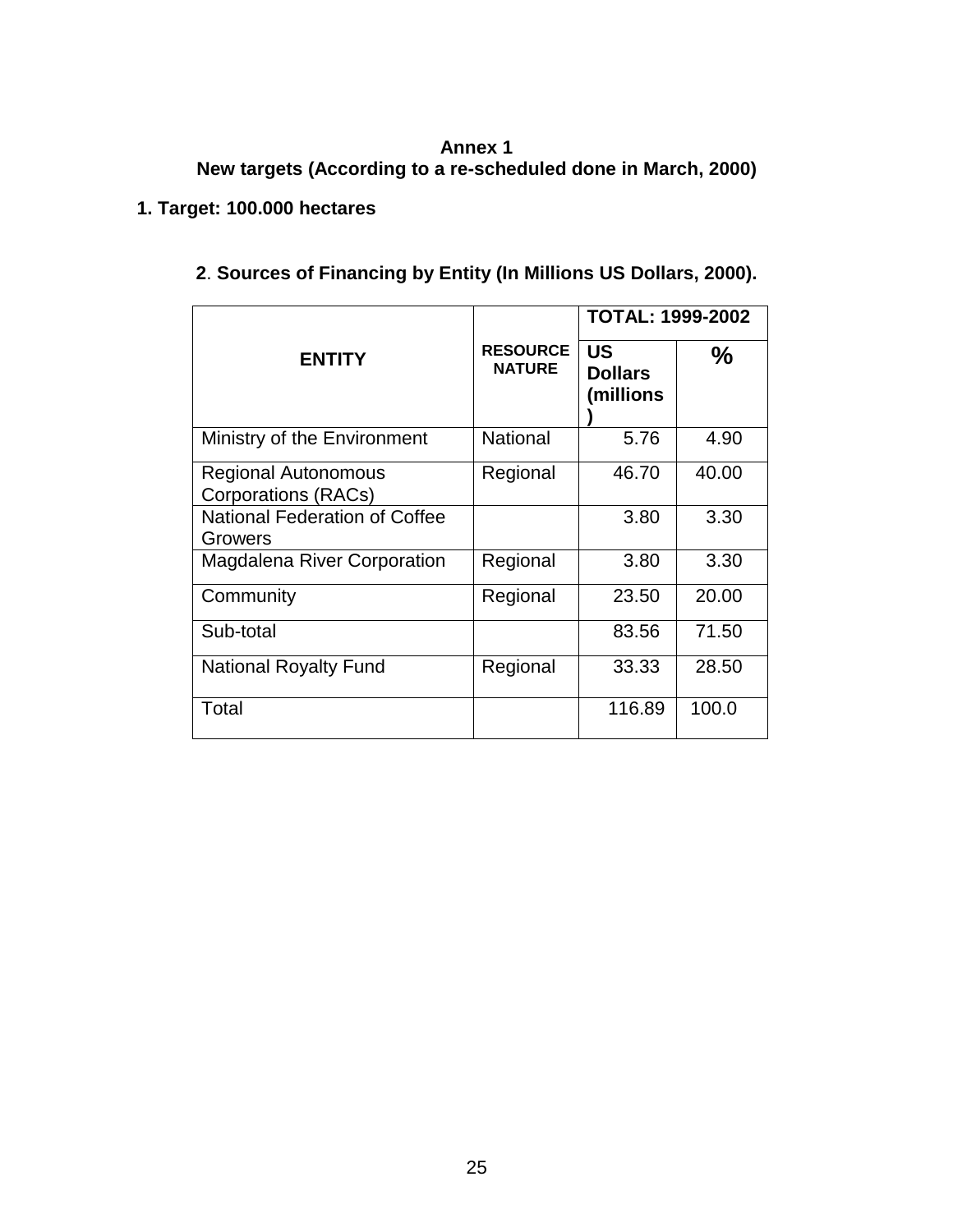#### **Bibliography**

**Contreras, Arnoldo**. 1999. "Las Políticas de Bosques en Cinco Países Andinos". Santafé de Bogotá: Centro Andino para el Desarrollo Sostenible (non published).

**De Camino, Ronnie**. 1999 "Sustainable Management of Natural Forests: Actors and Policies" in *Forest Resource Policiy in LatinAmerica*.. Edited by K. Keipi**.** Washington, D.C: Inter-American Development Bank.

**Dourojeanni, Marc J.** 1999 "The Futrue of Latin America's Natural Forests" in *Forest Resource Policiy in LatinAmerica*.. Edited by K. Keipi**.** Washington, D.C: Inter-American Development Bank.

**Haltia, Olli and Keipi Kari.** 1999. "Financing Forests Investment: The Issue of Incentives" in *Forest Resource Policiy in LatinAmerica*.. Edited by K. Keipi**.** Washington, D.C: Inter-American Development Bank.

**Departamento Nacional de Planeación. DNP. 1999.** "La inversión pública en el sector ambiental. Análisis Histórico y su participación en el Plan Nacional de Desarrollo, 1998-2002". Santafé de Bogotá: Unidad de Política Ambiental,.

**FAO. 1997.** *The State of the World's Forests* 1997. FAO, Roma.

**Galán, Alberto.** 1998. *Racionalización del Gasto en el SINA: Afianzamiento Institucional Hacia la Descentralización. Informe de consultoría.* Santafé de Bogotá: Departamento Nacional de Planeación.

**García, Martha y otros**. 1998. "El Agua". En *El Medio Ambiente en Colombia.* Editado por P. Leyva. Santafé de Bogotá: IDEAM,.

**Instituto de Estudios Ambientales, IDEAM.** 1998. *El Medio Ambiente en Colombia.* Santafé de Bogotá: IDEAM,.

**Instituto Colombiano de la Reforma Agraria. INCORA. 1999.** "Títulos Colectivos Entregados a las Comunidades Negras" (Non published). Santafé de Bogotá: INCORA.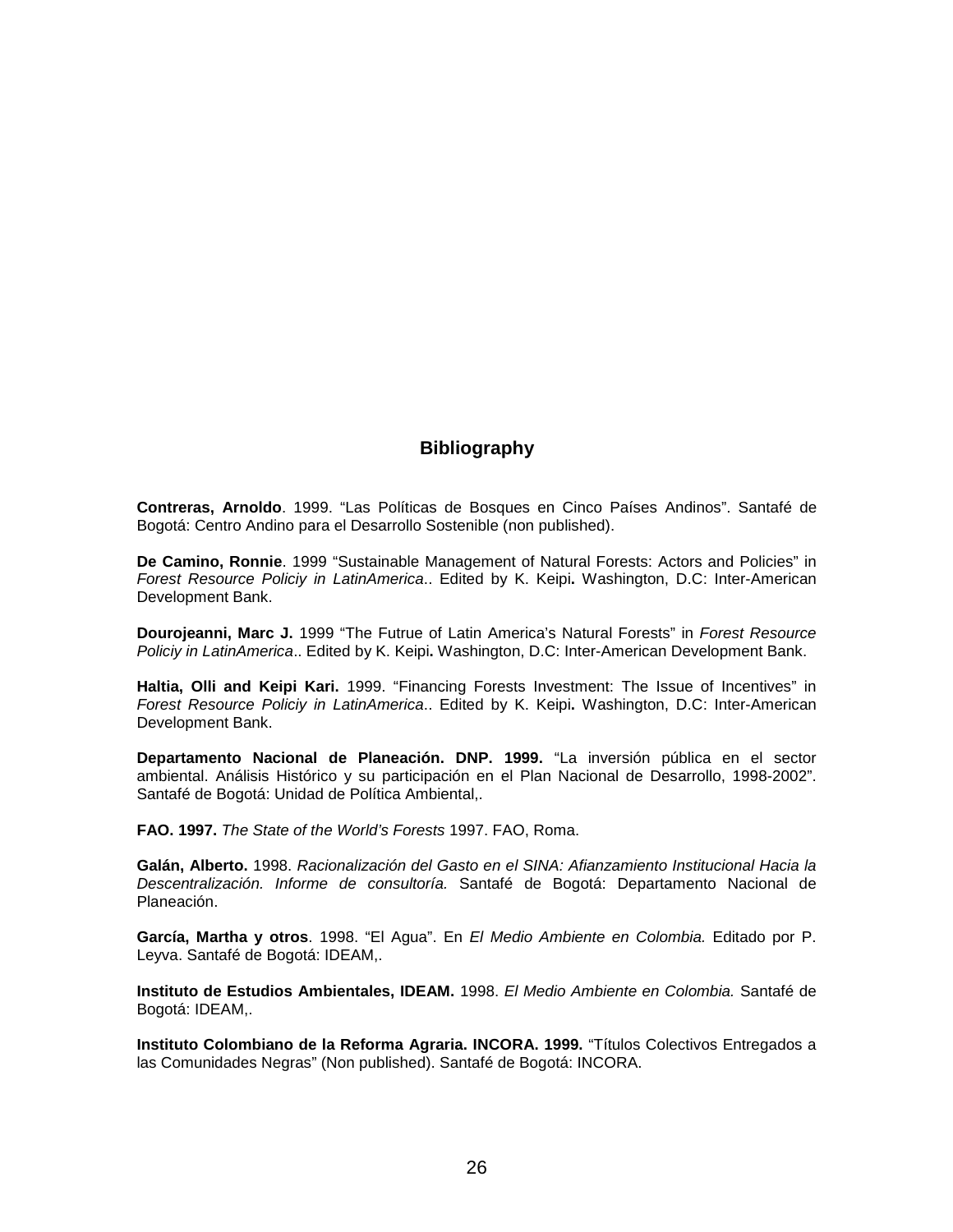**Instituto Von Humboldt.** 1998*. Colombia, Biodiversidad Siglo XXI. Propuesta Técnica para la Formulación de un Plan de Acción Nacional de Biodiversidad.* Intituto Von Humboldt, MMA, DNP, UICN, PNUMA, Santafé de Bogotá.

**Mittermeier, Russel A., y Goettsch, Cristina**. 1997. Megadversidad.. Los países biológicamente más ricos del mundo. Ciudad de México: Cemex.

**Ministerio del Interior.** 1998. *Los Pueblos Indígenas en el País y en América: Elementos de política nacional e internacional. Dirección General de Asuntos Indígenas*. Ministerio del Interior, Santafé de Bogotá.

**Ministerio del Medio Ambiente, MMA**. 1995. *Plan Nacional de Desarrollo Ambiental. El Salto Social. Hacia el Desarrollo Humano Sostenible*. MMA, Santafé de Bogotá.

**MMA.** 1996. *Política de Bosques.* MMA, Santafé de Bogotá.

MMA. 1997. *El que Contamina Paga.* MMA, , Santafé de Bogotá.

**MMA.** 1998. *Plan Estratégico para la Restauración y el Establecimiento de Bosques en Colombia, El Plan Verde.* Santafé de Bogotá: MMA

**MMA.** 1999a. "Primera Aproximación a la Síntesis de las Experiencias del Subprograma de Microcuencas"; in publicar, Santafé de Bogotá: Ministerio del Medio Ambiente-Unidad Coordinadora; págs. 21 a 23; Bogotá, abril de 1999.

**MMA.** 1999b. "Informe de Gestión 1998. Préstamos Banco Interamericano de Desarrollo." Sin publicar, Santafé de Bogotá: MMA.

**MMA.** 1999c. *Programa para la Implementación del Plan Estratégico para la restauración y el Establecimiento de Bosques en Colombia (Plan Verde): Bosques para la Paz. 1999-2002"*. Santafé de Bogotá: MMA.

**MMA.** 1999d. *Programa para la Implementación del Plan Estratégico para la restauración y el Establecimiento de Bosques en Colombia (Plan Verde): Plan Operativo.* Santafé de Bogotá: MMA.

**Myers Norman.** 1989. "The Heat is On: How warming Threatens the Natural World", Green Peace, May/June .

**Presidencia de la República.** 1999. *Cambio para Construir la Paz: Plan de Desarrollo Económico y Social, 1990-1994.* DNP, Santafé de Bogotá.

**Sánchez, Jairo, y otros. 1998**. "Uso del Territorio en Colombia". En *El Medio Ambiente en Colombia.* Editado por P. Leyva. Santafé de Bogotá: IDEAM.

**Sandoval, Luis Y**. 1998. La *Sostenibilidad Financiera de las Corporaciones Autónomas Regionales y de Desarrollo Sostenible.* Santafé de Bogotá: Ministerio del Medio Ambiente.

World Bank. 2000. *Greening Industry: New Roles for Communities, Markets nad Governments*. Oxford University Pess: New York.